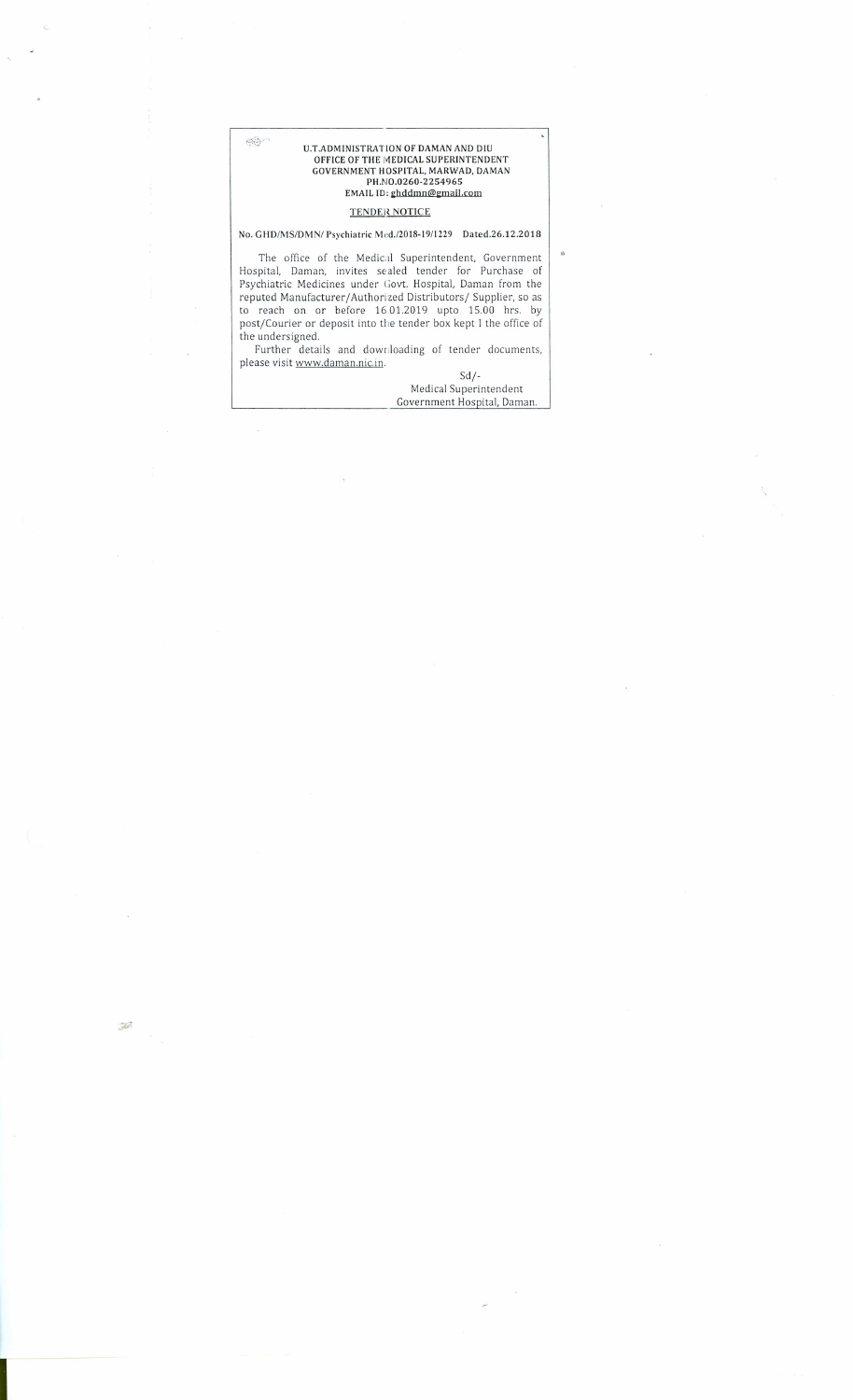UT Administration of Daman & Diu, O/o. The Medical Superintendent, Government Hospital, Marwad, Daman. Ph. No. 0260-2254965 Email ID : ghddmn@gmail.com

No. GHD/DMN/Dermatologist Medicine /2018-19/1229 Date:26.12.2018

#### **LIMITED TENDER**

The Medical Superintendent, Government Hospital, Daman on behalf of President of India, invites sealed tender for purchase of Psychiatric Medicines under Government Hospital, Daman from the reputed Manufacturer/ Authorized Distributors/Suppliers, so as to reach on or before **16/01/2019** upto 15.00 hours by Post/Courier or deposit into the tender box kept in the office of the undersigned.

| Sr. | <b>Description Items</b>            | <b>Estimated</b> | <b>EMD</b> (in the form | <b>Tender fees (Non</b> |
|-----|-------------------------------------|------------------|-------------------------|-------------------------|
| No. |                                     | cost             | of FDR)                 | refundable              |
|     | Purchase of Dermatologist Medicines | Rs.9.90.000/-    | $Rs. 29,700/-$          | $Rs.1000/-$             |

The blank forms with detailed scheduled of specification and condition can be obtained from the office of the undersigned during all working days/hours from **26/12/2018 to 16/01/2019** on payment of Tender Fees (Non – Refundable).

The complete form for the items along with EMD in form of Fix Deposit Receipt/Account Payee Demand Draft/Banker's Cheque or Bank Guarantee from any of the Commercial Banks in an acceptable form payable at Daman in favour of the undersigned should be attached with the Sealed Tender. The EMD and tender fees should not be forward by Cash. The Sealed Tender should be properly covered in respect of each item subscribing the name of items on envelope. The Tenders will be opened on the same day in presence of the Tenderers, if possible. The offers received without obtaining tender documents or without EMD and tender fees shall not be entertained.

The Limited Tender can be downloaded from the website www.daman.nic.in. The Tender Fee is to be enclosed with the tender document; tender document without Tender Fee will be rejected.

Right to reject any or all Tenders without assigning any reason is reserved.

*Sd/-*  **I/c. Medical Superintendent** Government Hospital, Daman "Tel.No.0260-2254965" Email ID : ghddmn@gmail.com

Copy to :-

- 1) The Director, Medical & Health Services, Moti Daman.
- 2) The District Information Office, NIC, Daman with a request to publish in Website.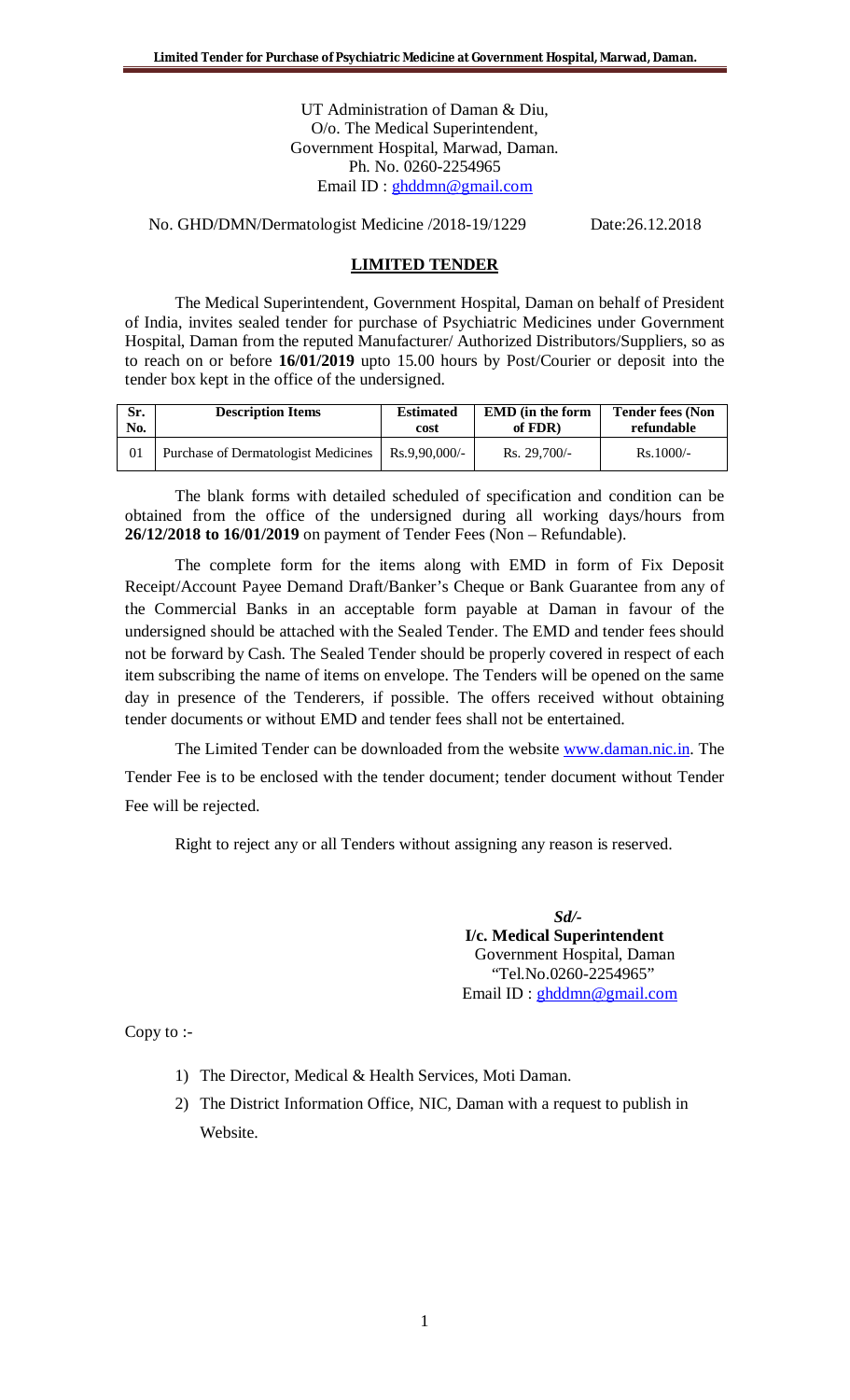**UT Administration of Daman & Diu, O/o. The Medical Superintendent, Government Hospital, Marwad, Daman. Ph. No. 0260-2254965 Email ID : ghddmn@gmail.com**

**No. GHD/DMN/Dermatologist Medicine /2018-19/1229 Date:26.12.2018**

Terms and Conditions for the "**Purchase of Dermatologist Medicines**" at Government Hospital, Marwad, Daman.

# **Instructions to Bidders :**

- 1) The rate should be quoted in the prescribed form given by the department, **the rate should be inclusive of all taxes and should be valid upto One Year from the date of tenderization**.
- 2) All/Taxes/Duties/Royalties Charges payable on the sales/transport etc. within and/or outside the state shall be payable by the supplier.
- 3) Where specifications/make/manufacture is not specified by this office, the rates should be quoted only for the  $1<sup>st</sup>$  class and standard quality only.
- 4) The tenderer should specify the name of the manufacturer and complete specification for the items quoted by him along with catalogue of the item to be submitted in the Technical Bid.
- 5) The decision of the Tender Inviting Officer for acceptance/rejection of any articles supplied including the decision for equivalent specifications, standard and quality etc. of articles shall be final.
- 6) The Tenderer should enclose along with tender an amount of **Rs.1000/-** as Tender Fees in form of DD/A/c payee Cheque of any Nationalized or any Bank payable at Daman and **Rs.29,700/-** as Earnest Money Deposit in form of Fix Deposit Receipt/Account Payee Demand Draft/Banker's Cheque or Bank Guarantee from any of the Commercial Banks in an acceptable form payable at Daman in favour of **Medical Superintendent, Government Hospital, Daman**. The EMD should not be forward by Cash. Tender received without Earnest Money Deposit will be summarily rejected.

7) (a) The successful tenderer will have to pay within 10 days from the date of demand, an amount equal to 10% of the total value of articles, which may be ordered, as the amount of security deposit.

(b) Non receipt of Security Deposit within stipulated time will result in automatic cancellation of the order for supply without any intimation.

(c) However in case if any articles are received for which the Security Deposit may not have been deposited, the full Security Deposit as may be due from the supplier will be recovered from the bill(s) for such articles.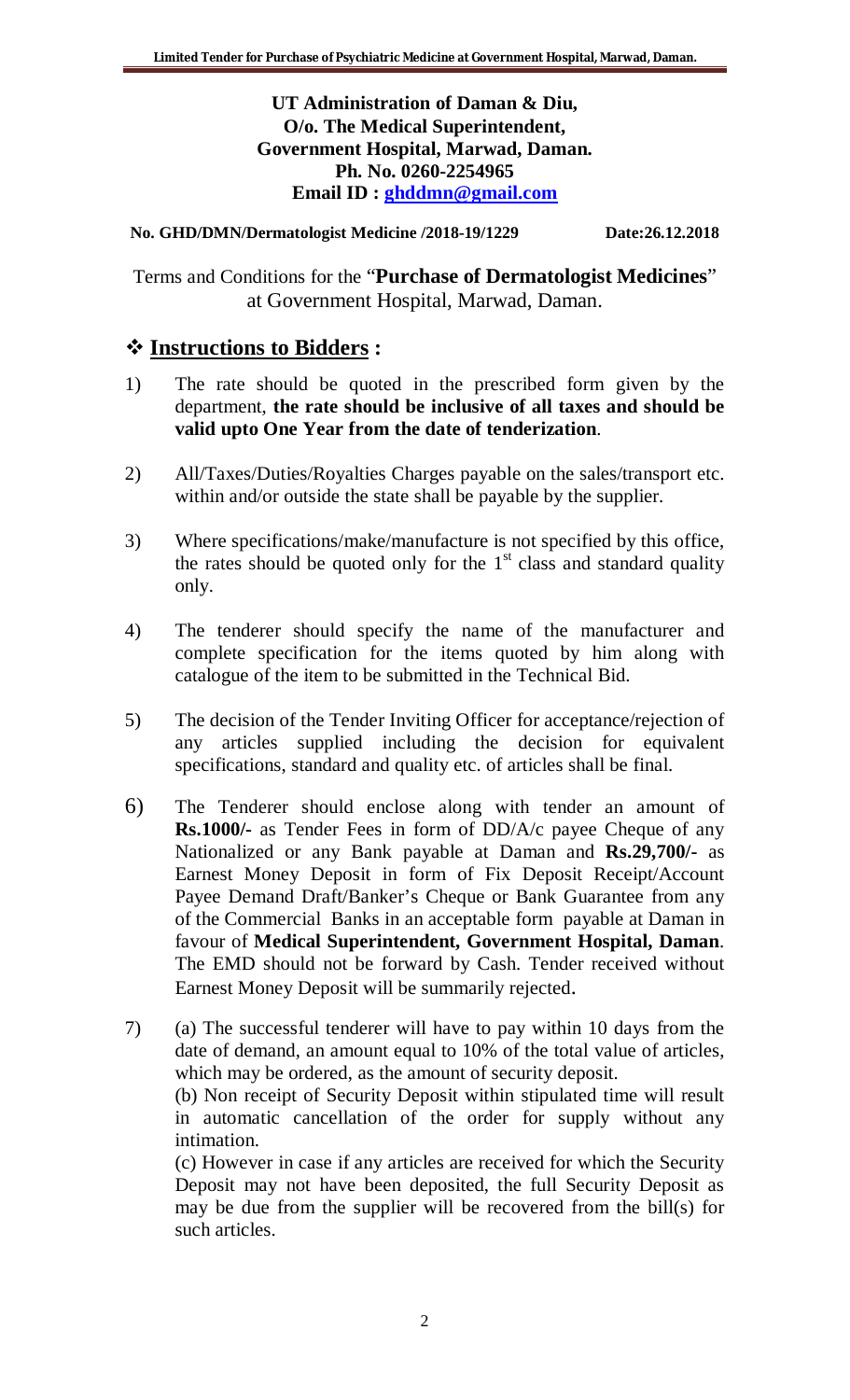- 8) The amount of Earnest Money paid by the successful Tenderer(s) will be adjusted against the amount of Security Deposit to be paid by the successful tenderer(s) as per condition No.07 above.
- 9) The tender should be neatly typed or hand written only on letter head carries the name of supplier and the signature of the tenderer. No overwriting, correction or erasures will be considered.
- 10) All bills should be in **TRIPLICATE** and should invariably mention the number and date of supply order.
- 11) All bills for amount above Rs.5000/- should be pre-receipted on a Revenue Stamp of proper value. Bills for amount exceeding Rs.5000/ not pre-receipted on Revenue Stamp of proper value will not be accepted for payment.
- 12) Each bill in which GST is charged must contain the following certificates on the body of the bill: "CERTIFIED" that the goods on which Sales Tax has been charged have not been exempted under the Central Sale Tax Act or the Rules made there under and the amount charged on account of Sales Tax on these goods is not more than what is payable under the provisions of relevant Act or Rules made there under".
- 13) The Tenders shall be submitted in two-bid system, each of which is to be submitted in separate envelope. The first envelope should contain Technical Bid and super scribing on the envelope as **"Sealed Cover No.1 Technical Bid -** "**Purchase of Dermatologist Medicines**"**.** The **EMD** and **Tender Fees** should be enclosed with **TECHNICAL BID** only. The second envelope should contain Financial Bid and super scribing on the envelope as **"Sealed Cover No.2 - Financial Bid for Purchase & installation of "Cordless Ultrasonic System"**. The tender will be issued from **26/12/2018 to 16/01/2019** and the last date of submission of bid will be **16/01/2019** upto 15.00 hours.
- 14) The Tenders will be opened by the Tender Opening Committee in presence of Tenderers or their representatives, if any present in the Office of the Tender Inviting Officer. The Tender Opening Committee will first open the technical bid consisting of Terms & Conditions issued by the department duly stamped  $\&$  signed, EMD, technical specification given by the department etc, the Committee will open the financial bid only of those firms who have qualified for technical bid as per specifications given by the department. The financial bid will be opened after the report received from the Technical Committee.
- 15) The right to accept or reject without assigning any reasons or all tenders in part or whole is reserved with the Tender Inviting Officer and his decision(s) on all matters relating to acceptance or rejection of the tenders as a whole or in part will be final and binding to all.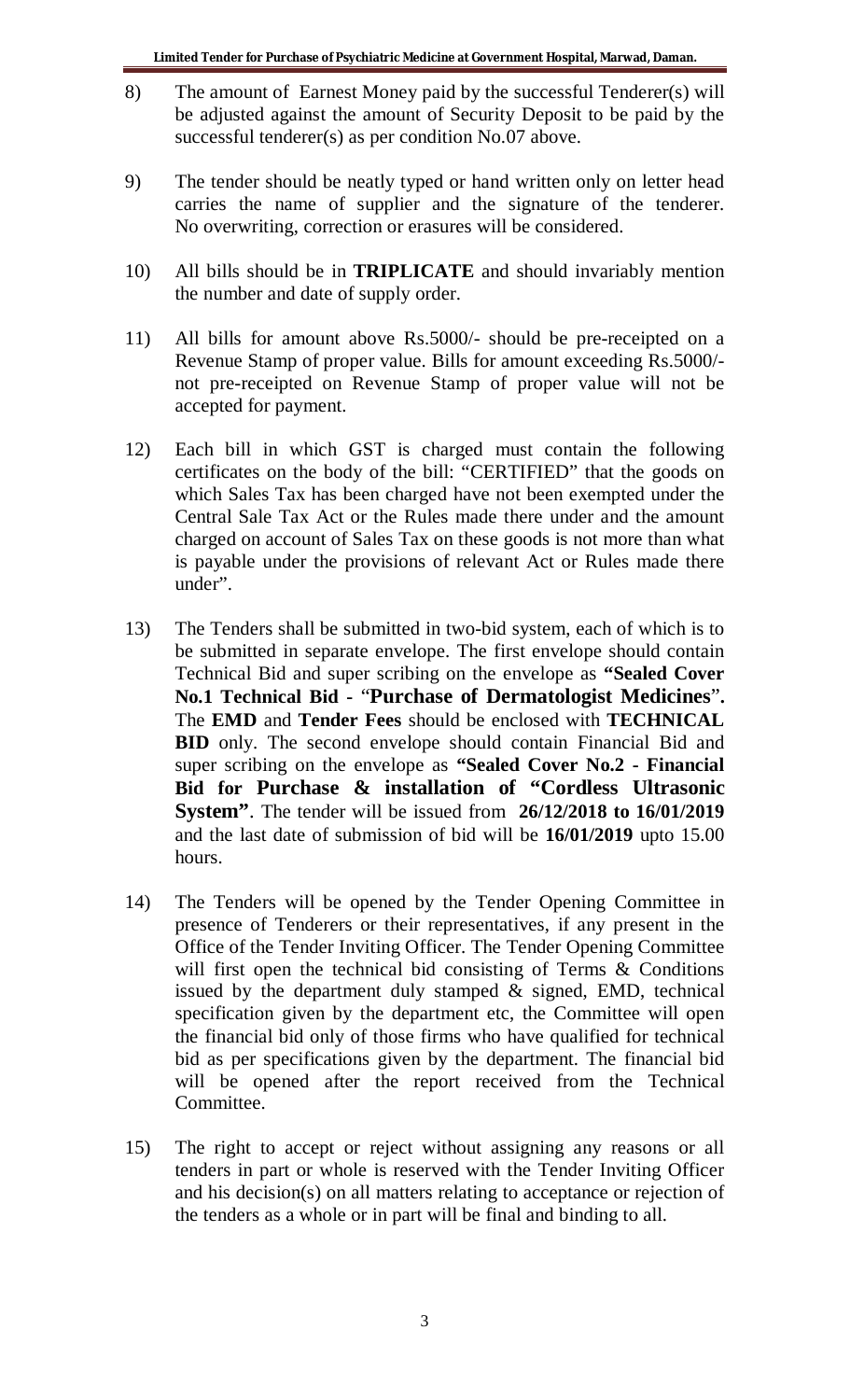- 16) If the tenderer whose tender is accepted, fails to execute the supply order within stipulated time the Earnest Money Deposit of such tenders will stand forfeited to the Government.
- 17) In case, the supplier does not execute the supply order placed with him, the EMD of the supplier will be forfeited to the Government and the contract for the supply shall terminated with no further liabilities on either party to the contract.
- 18) No separate agreement will be required to be signed by the successful tender(s) for the purpose of this contract for supply. Rates tendered/offered in response to the concerned Limited Tender shall be considered as acceptance of all above terms and conditions. for all legal purpose.
- 19) The tender will be accepted during working hours upto **16/01/2019** at 15.00 hours and will open on the same day if possible in the office of the Medical Superintendent, Government Hospital, Daman in the presence of the Tender Opening Committee and tenderer(s) or their representative(s) if present.

# **Conditions of Contract :**

- 1) The rate(s) quoted should be strictly for free delivery at FOR Daman and will be valid and operative for supply orders issued within one year from the date of invitation of tenders.
- 2) Orders once placed should be delivered within the given time period and item should be door delivered including labour.
- 3) No extra charge for packing, forwarding and insurance etc. will be paid on the rates quoted and all the materials should be door delivered.
- 4) The rates should be quoted only for the items specified in the list of requirement and should be for the items of given special make/manufacture.
- 5) Rates quoted for items other than the required specification/ make/manufacture will not be considered.
- 6) The amount of Earnest Money paid by the tenderer(s) whose tenders are not accepted will be refunded to them by cheque or Demand Draft (as may be convenient to the Tender Inviting Officer if the amount is above Rs.200/-) drawn on any branch of State of India or its subsidiary Commercial Bank. Where this mode of payment is not possible the amount will be refunded at the cost of the tenderer.
- 7) Only on satisfactory completion of the supply order for and on payment of all bills of the supplier, as to be admitted for payment, the amount of Security Deposit/Earnest Money will be refunded after expiry of guarantee/warranty period, if any, or any such date/period as may be mutually agreed upon.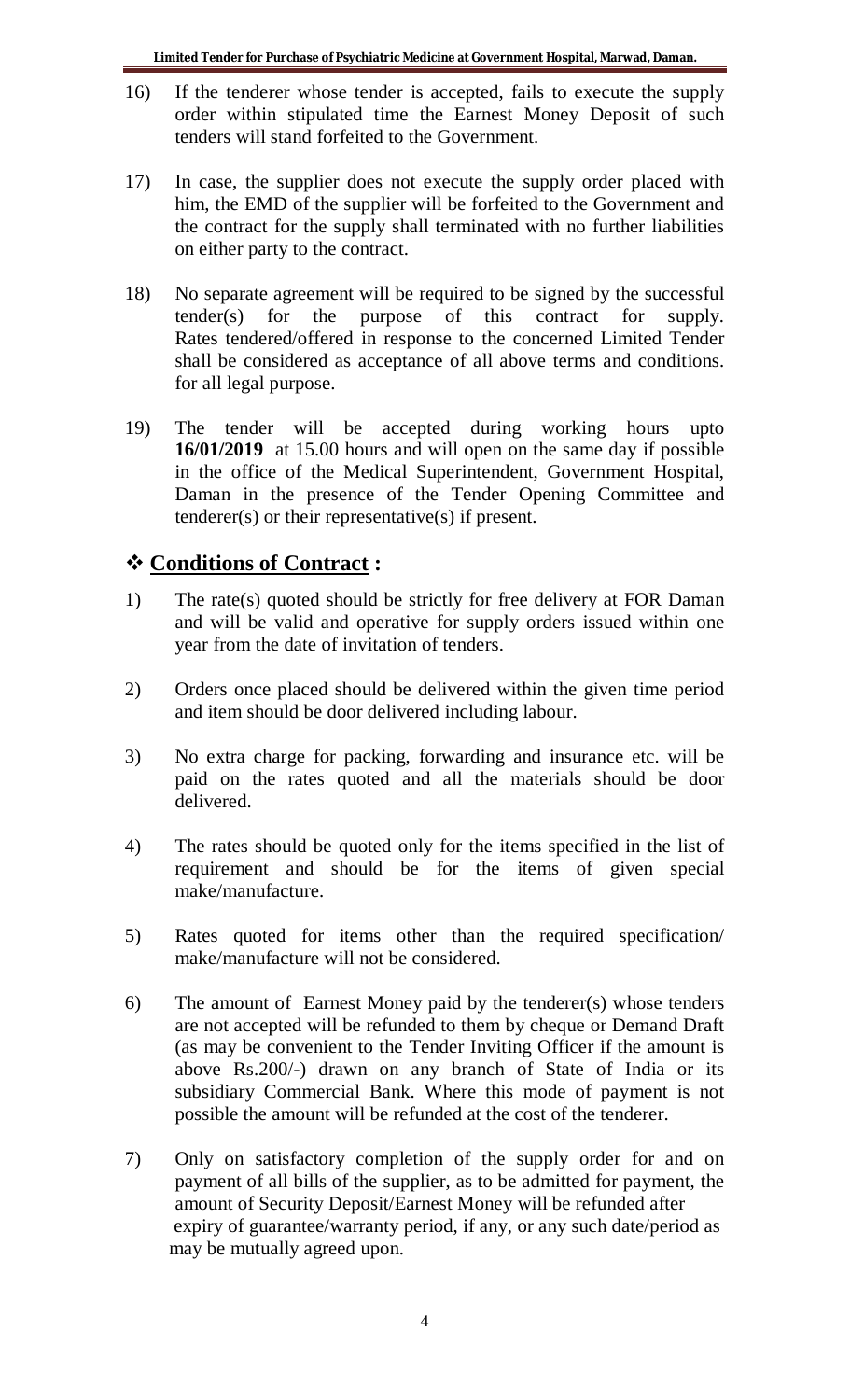- 8) The tender inviting officer will consider extension of time for remitting the Security Deposit as demanded. However, in case of denial to consider such extension the supplier is bound to abide by the limit given and liable to make good for the loss made to the Government on account of his failure to abide by the time limit.
- 9) Railway Receipt or other transport document should be drawn in the favour of Officer Inviting tender.
- 10) Railway Receipt or other transport document should not be send by VPP or through any Bank as this being a Government Office it is not possible to clear cash demands of Post Office/Bank for delivery of RR or other transport documents unless we have agreed to it as special arrangement.
- 11) The supplies, materials etc. of inferior quality standard or of different specifications, brand, manufacturer etc other than that ordered specified and/or incomplete or broken articles will not be accepted. The supplier has to replace the same at his own cost and risk. Intimation of non-acceptance of any materials etc will be sent to the supplier within 10 days from the date of receipt of the stores and the same will be returned to the supplier at his own cost and risk, if he so desires and intimates accordingly within 15 days from the date of dispatch of intimation of the non-acceptance. However, if no communication is received within 15 days from the date of communication the tender Inviting Officer will not be responsible for any damages, loss etc. of such rejected articles.
- 12) In case of failure to replace the accepted and rejected articles from the supplies made, as mentioned in the conditions the loss undergone by the Government will be recovered from the suppliers Security Deposit/Earnest Money or payment due of any bill(s) to the extend required.
- 13) In case of failure to supply the store, materials etc. ordered for, as per conditions and within the stipulated time, the name articles will be obtained from the tenderer who offered next higher rates or from any other sources, as may be decided by the tender inviting Officer and the loss to the Government on account of such purchases(s) shall be recovered from the former suppliers Security Deposit/Earnest Money or bills payable. The suppliers shall have no right to dispute with such procedure.
- 14) Extension of time limit for supplies shall be considered by the Tender Inviting Officer. The extension so granted may be with levy of compensation for delay in execution of supply order up to 5% of the cost of supplies ordered for at the discretion of the authority competent to grant extension of time limit provided such request is made well in time, depending upon the circumstances and such decision in the matter will be final.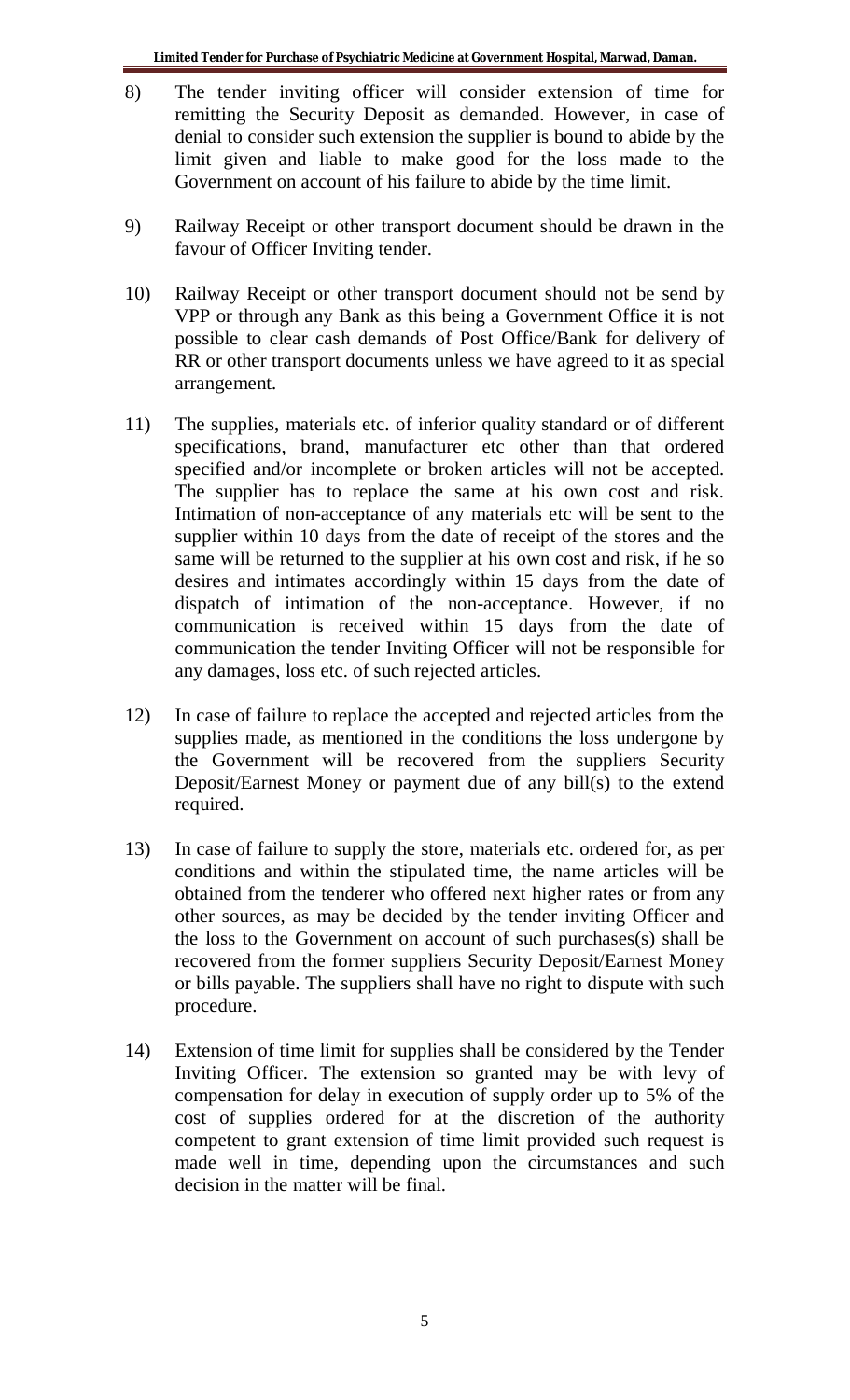- 15) Demurrage charges paid by the Tender Inviting Officer on account of delayed receipt of dispatch documents intimation will be recovered from the bills payable to the supplier.
- 16) If at any time after the order for supply of materials the Tender Inviting Officer shall for any reason whatsoever not require the whole or part of the quantity thereof as specified in the order the Tender Inviting Officer shall give notice in writing of the fact to the supplier(s) who shall have to claim to any payment of compensation what so ever on account of any profit or advantage which the supplier(s) might have derived from the supply of articles in full, but which did not derive in consequence of the full quantity of articles not having been purchased, nor shall have any claim for compensation by reasons of any alterations having been made in the original instructions which shall invoice any curtailment of the supply originally contemplated.
- 17) The Earnest Money(s)/Security Deposit(s) paid by the tender(s) earlier against any tender(s) or supply order(s) is/are not adjustable with Earnest Money or Security Deposit required by these conditions.
- 18) The tenders/offers received do not confirm with the terms and conditions of this office will be summarily rejected. If any firm desires to consider exemption from payment of Earnest Money Deposit, certified copies of its Registration with D.G.S. & D. should be attached to their tenders.
- 19) The items as mentioned in the list are the approximate estimates invited and actual purchase may more. Accordingly the successful tenderer has no right for any loss/damages with reference to approximate requirement shown in tender and actual requirement.
- 20) Supplier may ensure the goods at his own cost to safeguard the delivery of such goods dispatched by him to the consignee; the department will not be responsible for the damages or pilferage of goods during transit.
- 21) Tender inviting authority will call for sample demonstration of technically matching bid.
- 22) Rates should be quoted in the forms issued from the department and as per the requirement asked for.
- 23) Rates quoted are for Medical Superintendent, Government Hospital, Daman.
- 24) The tenderer should attached copies of **PAN Number, GST Registration No., Experience in field of supply, Terms and Conditions of the tender documents duly stamped and Signed on each pages and Schedule of Requirement duly stamped and signed on each pages**. It may please be noted that the tender received without document referred above shall not be considered.
- 25) The tender fee must be enclosed in demand draft in favour of undersigned with the tender documents.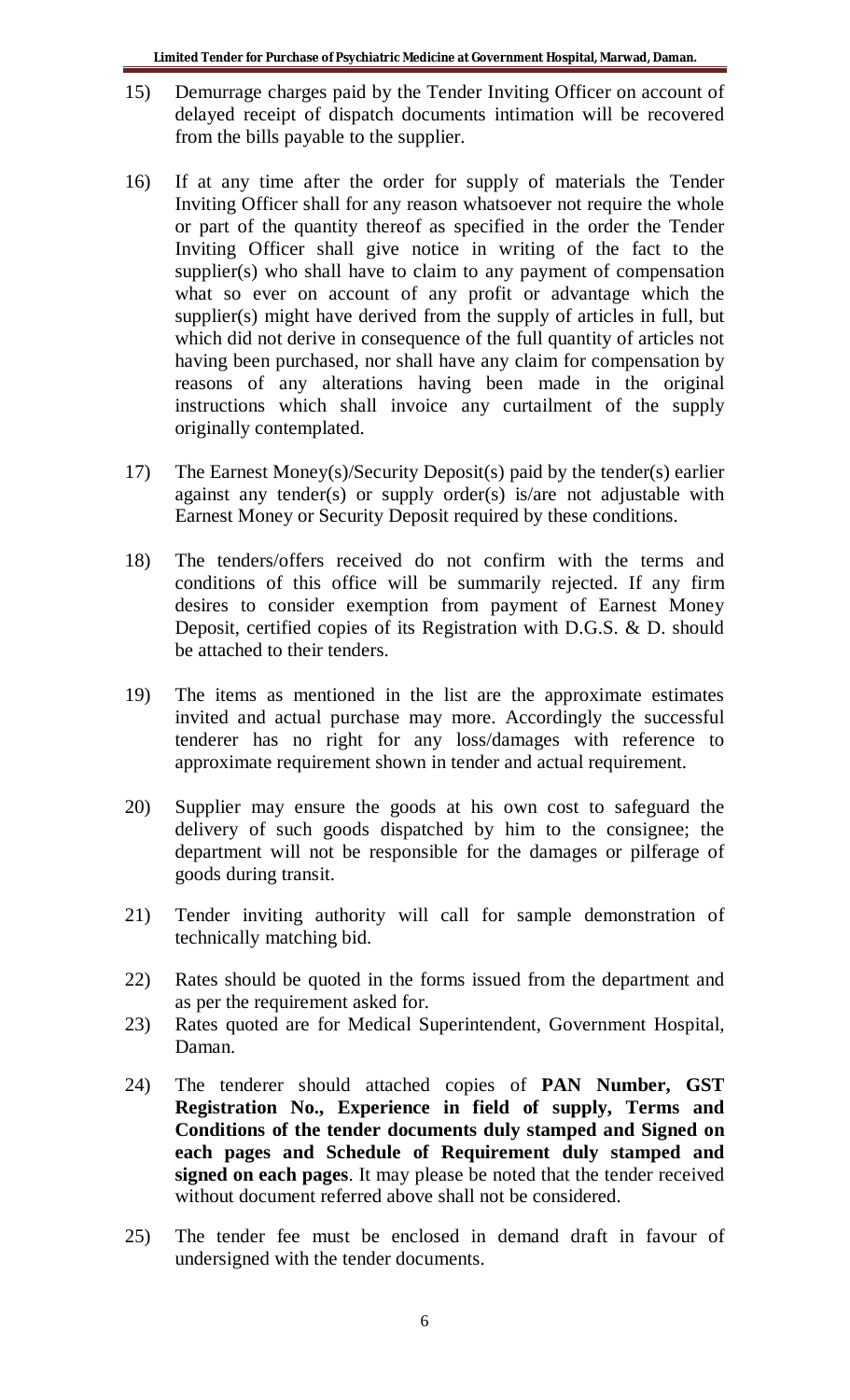**1. Bid Evaluation Methodology :**

# A. **Preliminary Evaluation**: Tender fee and EMD Submission

# B. **Technical Evaluation:**

- Scrutiny of technical specifications and other relevant documents as asked by the department with the quoted specification
- Scrutiny of Compliance Statement given by the bidder
- Sample verification of Cordless Ultrasonic System will be done by the department.

 **(***The sample of Cordless Ultrasonic System has to be submitted along with the Tender and it will be non- refundable Samples not submitted will be out rightly rejected)* 

# C. **Financial Evaluation**:

Lowest quoted offered by Technically Qualified Bidders

# **1. PAYMENT TERMS :**

- a. 100% of the invoice amount will be paid only after supply, successful and submission of Security deposit.
- b. Price escalation clause will not be entertained under any circumstances.
- c. All bills should be in **TRIPLICATE** and should invariably mention the number and date of supply order.
- d. All bills for amount above `.5000/- should be pre-receipted on a Revenue Stamp of proper value. Bills for amount exceeding Rs.5000/- not pre-receipted on Revenue Stamp of proper value will not be accepted for payment.
- e. Each bill in which GST is charged must contain the following certificates on the body of the bill: **"CERTIFIED"** that the goods on which GST has been charged have not been exempted under the Central GST Act or the Rules made there under and the amount charged on account of GST on these goods is not more than what is payable under the provisions of relevant Act or Rules made there under".
- f. No extra charge for packing, forwarding and insurance etc. will be paid on the rates quoted.
- g. The rates should be quoted only for the items specified in the list of requirement.
- h. Rates quoted for items other than the required specification/ make/ manufacture will not be considered.

Signature & Designation of Tender Inviting Officer…*Sd/-*

 **I/c. Medical Superintendent** Government Hospital, Daman "Tel.No.0260-2254965" Email ID : ghddmn@gmail.com

The above terms and conditions are accepted and are binding to me/us.

Place: Signature of tenderer Dated: Name of tenderer with seal of the firm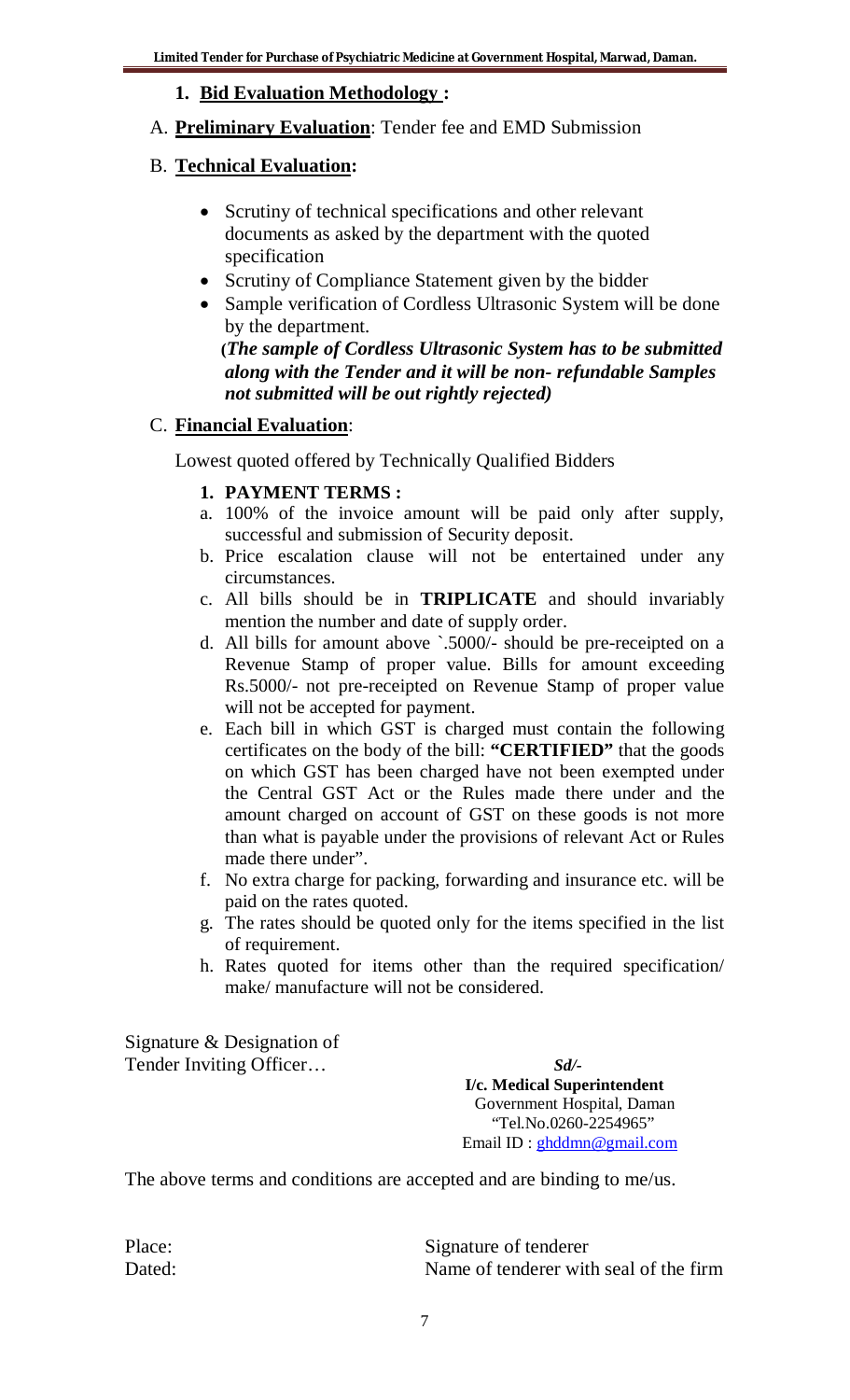### **Schedule of Allied Technical Details :**

### **Purchase Dermatologist Medicines at Government Hospital, Daman.**

### **No. GHD/DMN/Dermatologist Medicine /2018-19/1229 Date: 26.12.2018**

| Sr.<br>N <sub>0</sub> | <b>Particulars</b>                                                                                             | <b>Required Mfg.</b><br>Company                                                                                         | Unit   | Qty. Reqd. for<br>Govt. Hospital<br>Marwad 2018-<br>19 | <b>Remark</b> |
|-----------------------|----------------------------------------------------------------------------------------------------------------|-------------------------------------------------------------------------------------------------------------------------|--------|--------------------------------------------------------|---------------|
| $\mathbf{1}$          | Acyclovir cream 5%<br>W/W                                                                                      | GR/ Cadila/ Ranbaxy/<br>Aventis or "Equivalent"                                                                         | 1 tube | 500                                                    |               |
| $\overline{2}$        | Cream Framycetin<br>$0.5\%$ w/w (30gm)                                                                         | GR/ Cadila/ Ranbaxy/<br>Aventis or "Equivalent"                                                                         | 1 tube | 5000                                                   |               |
| 3                     | Cream<br>Beclomethasone0.025%<br>w/w+Dipropionate<br>$1\%$ w/w + Clotrimazole<br>$0.1\%$ w/w $(15 \text{ gm})$ | Cadila/ Cipla/ Biochem/<br>Dermocare or<br>"Equivalent"                                                                 | 1 tube | 5000                                                   |               |
| $\overline{4}$        | Cream Beclomethasone<br>Dipropionate 15gm                                                                      | Intas/Taurus/<br>Glowderma/ Glenmark/<br>Biochem/Dermocare or<br>"Equivalent"                                           | 1 tube | 100                                                    |               |
| 5                     | Cream Beclomethasone<br>$0.25% + Neomycin$<br>10gm                                                             | Reck Benckiser/ Bal<br>Pharma/ Glowderma/<br>Intas/Indswift / Biochem/<br>Dermocare or<br>"Equivalent"                  | 1 tube | 500                                                    |               |
| 6                     | Cream Beclomethsone +<br>Salicylic Acid                                                                        | Dermocare/ H & H/<br>Glowderma/Biochem/<br>Renova or "Equivalent"                                                       | 1 tube | 200                                                    |               |
| $\tau$                | Cream Benzyl Peroxide<br>2.5% 20gm                                                                             | FDL/ Glaxo/ Cipla/<br>Dermocare/ Glowderma/<br>H & H/ Wallece or<br>"Equivalent"                                        | 1 tube | 10                                                     |               |
| 8                     | Cream<br>Betamethasone0.1%w/w<br>+ Fusidic Acid<br>$0.20\%$ w/w $(10gm)$                                       | Dermocare/Renova/<br>Biochem/Glowderma or<br>"Equivalent"                                                               | 1 tube | 200                                                    |               |
| 9                     | Cream Betamethasone<br>Plain                                                                                   | Intas/ Cipla/ Glowderma/<br>Ranbaxy/Renova/<br>Dermocare/ H & H/<br>Glaxo/Biochem/Emcure<br>or "Equivalent"             | 1 tube | 100                                                    |               |
| 10                    | Cream Clobetasol<br>Propinate 15gm                                                                             | Cipla/Ranbaxy/<br>Dermocare/H & H /<br>Biochem/Renova or<br>"Equivalent"                                                | 1 tube | 5000                                                   |               |
| 11                    | Cream Clobetasole<br>propionate 0.05% w/w+<br>Salicylic Acid 3.0% w/w<br>(15gm)                                | Glowderma/ H & H/<br>Ranbaxy/Dermocare/<br>Biochem/Mankind/<br>Renova/ Zee<br>Laboratories/ Glenmark<br>or "Equivalent" | 1 tube | 3000                                                   |               |
| 12                    | Cream Clotrimazole<br>$1\%$ w/w $(15gm)$                                                                       | Glenmark/Glowderma/Bi<br>ochem/Ranbaxy/<br>Alembic/Dermocare or<br>"Equivalent"                                         | 1 tube | 100                                                    |               |
| 13                    | Cream Fluocinolone<br>Acetonide 0.025%<br>15gm                                                                 | Glaxo/ Albatross/<br>Grasswell/ Balaji/ Alcon/<br>Renova/ Ranbaxy or<br>"Equivalent"                                    | 1 tube | 500                                                    |               |
| 14                    | Cream Clindamycine                                                                                             | Intas/Taurus/<br>Glowderma/ Glenmark/<br>Biochem/Dermocare or<br>"Equivalent"                                           | 1 tube | 500                                                    |               |
| 15                    | Cream Fucidic Acid<br>15gm                                                                                     | Cadila/ Cipla/ Ranbaxy/<br>Cure & Care/ Biochem/<br>Dermocare/Ranbaxy or<br>"Equivalent"                                | 1 tube | 2000                                                   |               |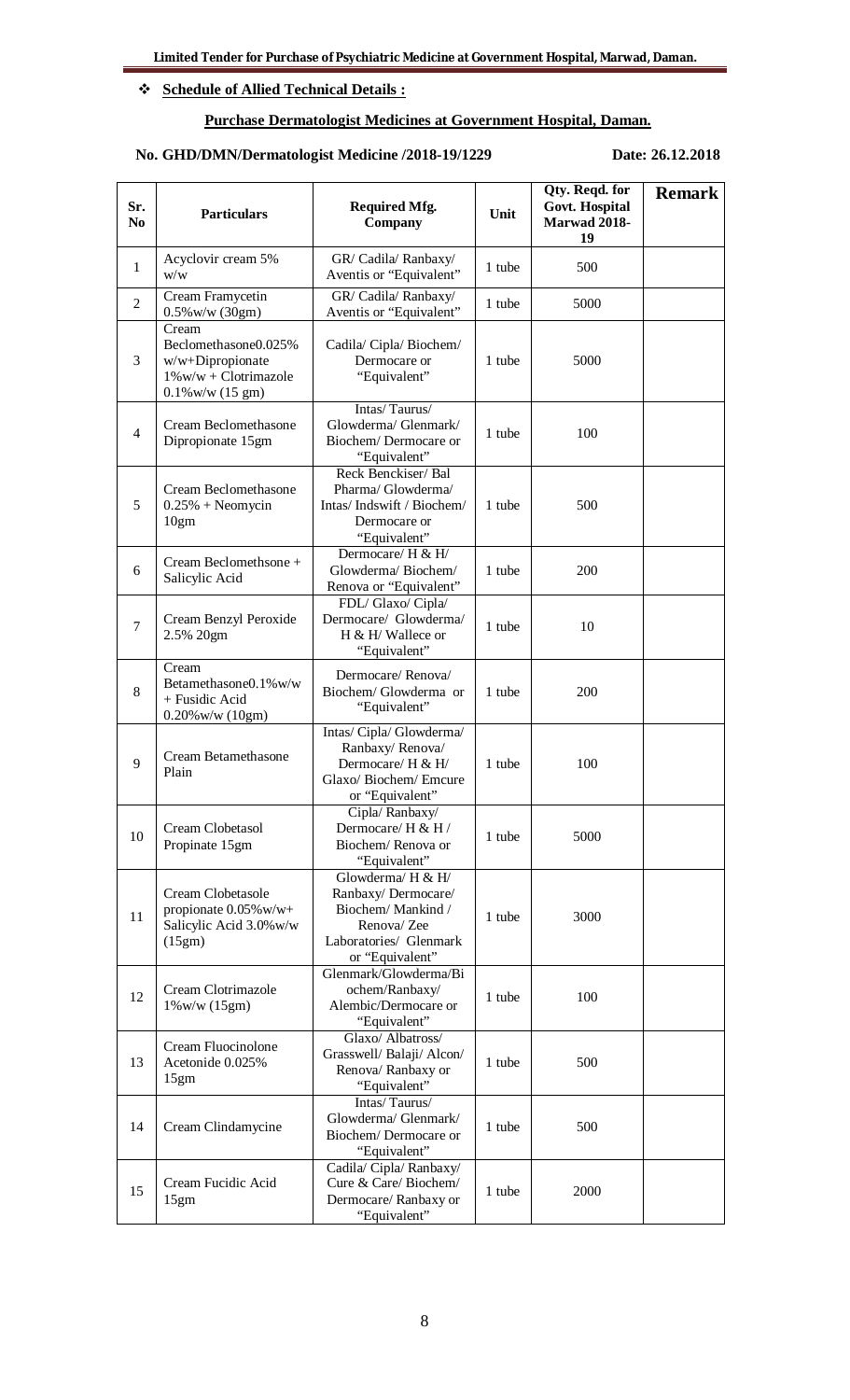|    | Cream Gentamycin                                                                                    | Astrazeneca /Piramal HC/                                                                                                    |                       |      |  |
|----|-----------------------------------------------------------------------------------------------------|-----------------------------------------------------------------------------------------------------------------------------|-----------------------|------|--|
| 16 | 15gm                                                                                                | Neon/Dermocare/<br>Biochem or "Equivalent"                                                                                  | 1 tube                | 100  |  |
| 17 | Cream Hydroquionone<br>$2\%$ + Tretinoin 0.025%<br>+ Mometasone                                     | Gracederma/Dermocare/<br>Satyam/ NPIL/ Ranbaxy<br>or "Equivalent"                                                           | 1 tube                | 500  |  |
| 18 | Cream Mometasone 5gm                                                                                | Glenmark / Dermocare/ H<br>& H/ Gracewell/<br>Ranbaxy/Mankind/<br>Ethinext or "Equivalent"                                  | 1 tube                | 500  |  |
| 19 | Cream Permethrine 5%<br>(30gm)                                                                      | Cadila/ Ranbaxy/ Aventis/<br>H & H/ Dermocare/<br>Biochem or "Equivalent"                                                   | 1 tube                | 300  |  |
| 20 | Cream Salicylic Acid<br>12%                                                                         | Indswift/Solvey/<br>Raptakos/Biochem/<br>Dermocare/ Dr.Reddy or<br>"Equivalent"                                             | 1 tube                | 100  |  |
| 21 | Cream Silver<br>Sulphadiaze 240gm                                                                   | Indswift/Triokka/<br>Crossland/Cipla/Intas/<br>Cadila/Ranbaxy/<br>Biochem or "Equivalent"                                   | 1 Jar                 | 300  |  |
| 22 | Cream Tacrolimus<br>$0.03\%$ (10gm)                                                                 | Zydus/Glaxo/Bioderma/G<br>lowderma/Dermocare/Bio<br>chem/Ranbaxy or<br>"Equivalent"                                         | $\mathbf{1}$<br>cream | 500  |  |
| 23 | Cream Tacrolimus 0.1%<br>(10gm)                                                                     | Zydus/Glaxo/Bioderma/G<br>lowderma/Dermocare/Bio<br>chem/Ranbaxy or<br>"Equivalent"                                         | 1<br>cream            | 500  |  |
| 24 | Cream Tretinoin 0.025%<br>(20gm)                                                                    | H & H/ Dermocare/<br>Fulford/Dr.Reddy or<br>"Equivalent"                                                                    | 1 tube                | 500  |  |
| 25 | Cream Vt Care                                                                                       | Bioderma/H & H/<br>Dermocare/Fulford/<br>Dr.Reddy or "Equivalent"                                                           | 1 tube                | 50   |  |
| 26 | Cream White Soft +<br>Liquid Parafine                                                               | Dermocare/ Satyam/<br>Renova/ IPCA/ Albutross<br>or "Equivalent"                                                            | 1 tube                | 1000 |  |
| 27 | Gel Adapalene 0.1%<br>w/w(15gm)                                                                     | Dermocare/ H & H/<br>Glowderma/ Gracewell or<br>"Equivalent"                                                                | 1 tube                | 100  |  |
| 28 | Gel Clindamycin 1.00%<br>$w/w + Nicotinamide$<br>$4\%$ w/w (15gm)                                   | Gracederma/ Satyam/<br>Glowderma/Renova/<br>Bioderma/Intas/Cipla/<br>Allergan/ USV/<br>Unimerk/Dermocare or<br>"Equivalent" | 1 tube                | 150  |  |
| 29 | Gel Clotrimazole Mouth<br>Paint 15ml                                                                | Glenmark/Bayer/Cadila/<br>Alkem or "Equivalent"                                                                             | 1<br>bottle           | 300  |  |
| 30 | Lignocaine Jelly 2%<br>30gm                                                                         | Neon/ Samarth/Troikka/<br>Astrazeneca/Cadila/G.R/o<br>r "Equivalent"                                                        | 1 tube                | 100  |  |
| 31 | Triamcinolone<br>Acetonide 0.1%<br>Oromucosal Paste                                                 | Glowderma/ Brokoan/<br>Renova/Dermocare/<br>NPIL or "Equivalent"                                                            | 1 tube                | 500  |  |
| 32 | Inj.Triamcinolone<br>Acetonide 10mg/ml                                                              | Cadila/ NPIL/ Sarabhai/<br>Cipla/ Piramal Health<br>Care or "Equivalent"                                                    | 1 vial                | 100  |  |
| 33 | Inj.Triamcinolone<br>Acetonide 40mg/ml                                                              | Cadila/ NPIL/ Sarabhai/<br>Cipla/ Primal Health<br>Care/Biochem or<br>"Equivalent"                                          | 1 vial                | 100  |  |
| 34 | Lotion Beclomethasone<br>+ Salisylic Acid                                                           | Dermocare/ H & H/<br>Ranbaxy/Biochem/<br>Renova/ Glaxo or<br>"Equivalent"                                                   | 1<br>bottle           | 200  |  |
| 35 | Lotion Beclomethasone<br>Dipropionate 0.025%<br>$w/v$ 30ml                                          | Dermocare/Renova / H &<br>H/ Mankind or<br>"Equivalent"                                                                     | 1<br>bottle           | 1000 |  |
| 36 | Lotion Calamine 8.0%<br>$w/v + A$ loe vera<br>$0.25\%$ w/v + Liquid<br>Parafine 10.0% w/v<br>(50ml) | Dermocare/Renova/<br>Satyam/ Glaxo/ Lifestar<br>or "Equivalent"                                                             | 1<br>bottle           | 2500 |  |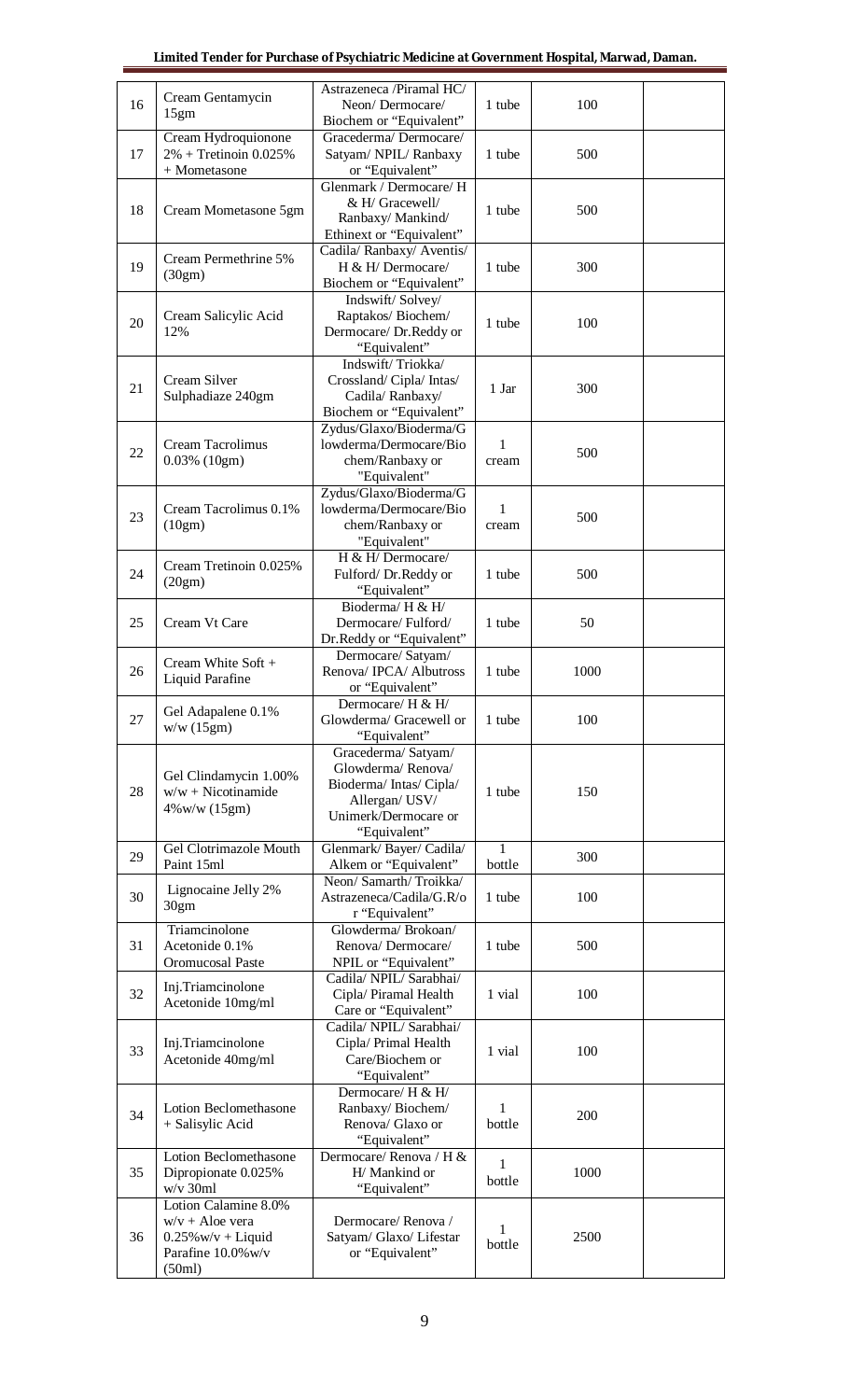| 37 | Lotion Calamine +<br>Diphenhydramine Hcl<br>50ml                                        | J&J/ Win Medicare/ Reck<br>Benckier/ Gujarat<br>Ph./Biochem/Intas or<br>"Equivalent"                                              | 1<br>bottle | 5000 |  |
|----|-----------------------------------------------------------------------------------------|-----------------------------------------------------------------------------------------------------------------------------------|-------------|------|--|
| 38 | Lotion Gamabenzene<br>Hexachloride 1%w/v<br>(60ml)                                      | Dermocare/Mankind/<br>NPIL/Gujarat Pharma/GR<br>or "Equivalent"                                                                   | 1<br>bottle | 3000 |  |
| 39 | Lotion Ketoconazole                                                                     | Albatross / Glowderma/<br>Biochem/Elder/<br>Dermocare/Intas/Cipla or<br>"Equivalent"                                              | 1<br>bottle | 500  |  |
| 40 | Oint.Heparin Sodium 50<br>I.U.+ Benzyl Nicotinate<br>$2mg +$ Sorbic Acid<br>1.97mg 20gm | Glowderma/Dermocare/<br>Intas/ Ranbaxy/ GR or<br>"Equivalent"                                                                     | 1 tube      | 100  |  |
| 41 | Oint.Povidone Iodine<br>5% w/w (15 gm)                                                  | Piramal HC/Torrent/<br>Cipla/Biochem/GR/Knoll<br>/Cadila/ Wochkardt Cipla/<br>Glenmark/<br>Biochem/Cadila/NPIL or<br>"Equivalent" | 1 tube      | 2000 |  |
| 42 | Oint.Silver Sulphadiazine<br>1%w/w 20gm                                                 | Systopic/ Crossland/<br>Dermocare/Biochem/<br>Ranbaxy or "Equivalent"                                                             | 1 tube      | 300  |  |
| 43 | Powder Clotrimazole<br>75gm dusting powder                                              | Prince/Tarun/Heinz/<br>Ranbaxy/Dermocare/<br>Cipla/<br>Biochem/Elder/Knoll or<br>"Equivalent"                                     | 1 No.       | 10   |  |
| 44 | Powder Neomycin +<br>Polymyxin $+$<br>B<br>Sulfates + Bacitracin Zinc<br>10gm           | Ranbaxy/Cadila/FDC/<br>Glaxo/ Unichem or<br>"Equivalent"                                                                          | 1 Pkt.      | 100  |  |
| 45 | Powder Povidone Iodine<br>5% w/w (10gm)                                                 | Glenmark/Ranbaxy/Zee<br>Laboratories/ Cross Land/<br>Cipla/ Elder/ Biochem/<br>Intas/ Cadila or<br>"Equivalent"                   | 1 No.       | 500  |  |
| 46 | <b>Lotion Serteconazole</b><br>(Onabet) 15ml                                            | Intas/Taurus/Glowderma/<br>Glenmark/Biochem/<br>Dermocare or "Equivalent"                                                         | 1 tube      | 500  |  |
| 47 | Cream Clobetasone<br>0.05% w/w+Gentamycin<br>0.1%w/w+ Miconazole<br>2%w/w 10gm          | Cadila/Cipla/Triokka/Intas/<br><b>GR</b><br>Cipla/Glenmark/Biochem/<br>Cadila/NPIL or<br>"Equivalent"                             | 1 tube      | 600  |  |
| 48 | Gel Clindamycin +<br>Adapalene 0.1% w/w,<br>10gm                                        | Cadila/Cipla/Triokka/Intas/<br><b>GR</b><br>Cipla/Glenmark/Biochem/<br>Cadila/NPIL or<br>"Equivalent"                             | 1 tube      | 100  |  |
| 49 | Gel Salicylate<br>9.0%+Benzalkonium<br>Chloride 0.02% 10ml                              | Cadila/Cipla/Triokka/Intas/<br><b>GR</b><br>Cipla/Glenmark/Biochem/<br>Cadila/NPIL or<br>"Equivalent"                             | 1 tube      | 300  |  |
| 50 | Cream Clobetasol<br>Propionate+Neomycine+<br>Miconazole 10gm                            | Abbott/Macloeds/GSK or<br>Equivalent                                                                                              | 1 tube      | 5000 |  |
| 51 | Oint Mupirocine<br>$2.0\%$ w/w $(5gm)$                                                  | GSK/Cipla or Equivalent                                                                                                           | 1 tube      | 1000 |  |
| 52 | Oint. Beclomethasone +<br>Iodochloroquinoline +<br>Neomycine + Tolnaftate<br>(5gm)      | Fulford/Indoco or<br>Equivalent                                                                                                   | 1 tube      | 2000 |  |
| 53 | Cream Glycolic Acid +<br>Lactic Acid (Xylite)                                           | Intas/Taurus/Glowderma/<br>Glenmark/Biochem/<br>Dermocare or "Equivalent"                                                         | 1 tube      | 100  |  |
| 54 | Cream Terbinafine HCl<br>(Terbinec)                                                     | Intas/Taurus/Glowderma/<br>Glenmark/Biochem/<br>Dermocare or "Equivalent"                                                         | 1 tube      | 2000 |  |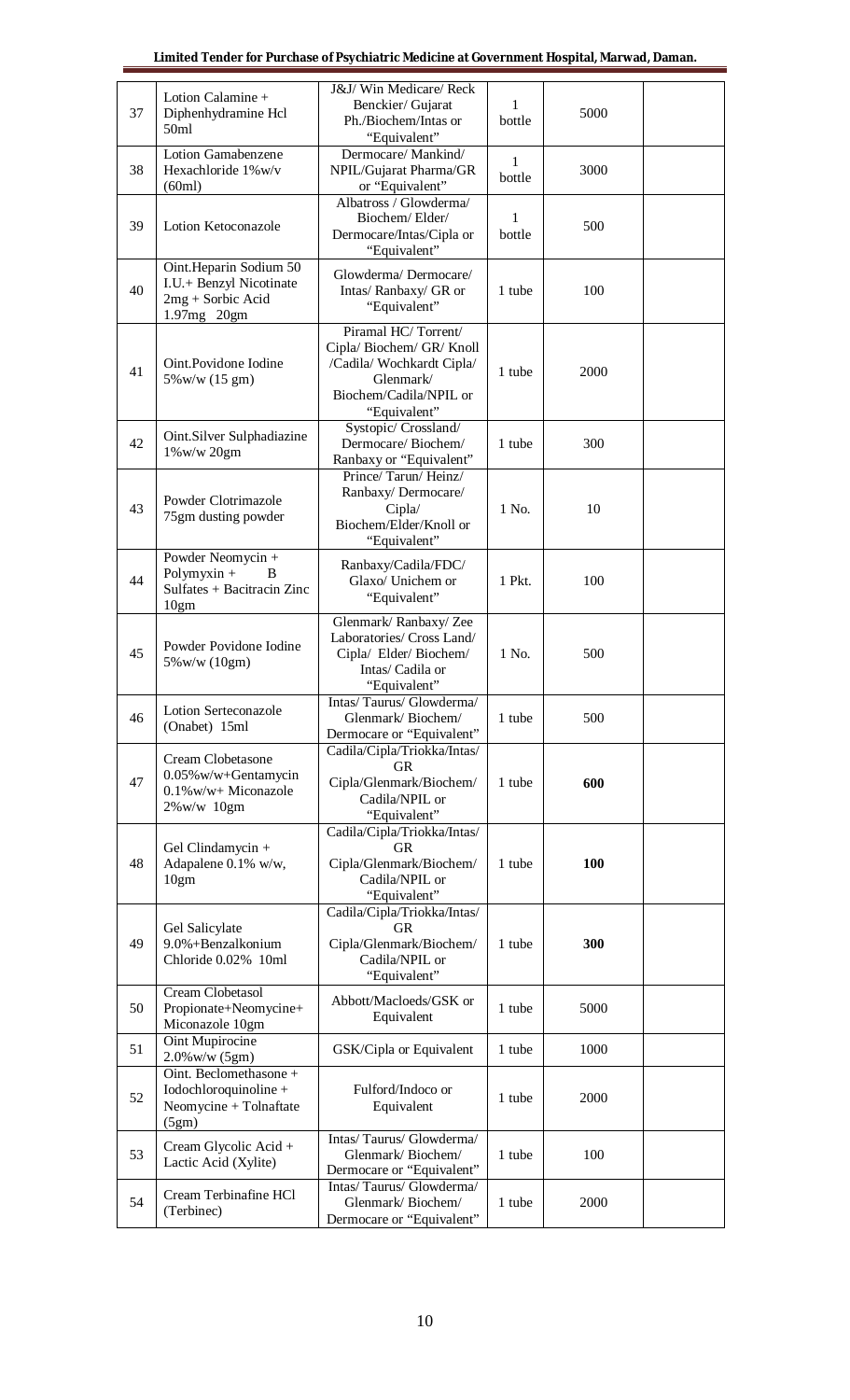| 55 | Cream Ketoconazole 2%<br>(Kenruf)                                  | Intas/Taurus/Glowderma/<br>Glenmark/Biochem/<br>Dermocare or "Equivalent"                                                                   | 1 tube   | 2000  |  |
|----|--------------------------------------------------------------------|---------------------------------------------------------------------------------------------------------------------------------------------|----------|-------|--|
| 56 | Cream Amorolfine<br>(Fungicros)                                    | Intas/Taurus/Glowderma/<br>Glenmark/Biochem/<br>Dermocare or "Equivalent"                                                                   | 1 tube   | 2000  |  |
| 57 | Cream Clobetasone<br>Butyrate + Gentanycine<br>(Topisone G)        | Intas/Taurus/Glowderma/<br>Glenmark/Biochem/<br>Dermocare or "Equivalent"                                                                   | 1 tube   | 1000  |  |
| 58 | Cream terbinafine +<br>Salicylic acid (Endospore)                  | Intas/Taurus/Glowderma/<br>Glenmark/Biochem/                                                                                                | 1 tube   | 500   |  |
| 59 | Cream White soft +<br>Liquid paraffin                              | Dermocare or "Equivalent"<br>Intas/Taurus/Glowderma/<br>Glenmark/Biochem/                                                                   | 1 tube   | 1000  |  |
| 60 | (Biodew/Enmoist)<br>Cream clindamycine +<br>Clotrimazole (Clingen) | Dermocare or "Equivalent"<br>Intas/Taurus/Glowderma/<br>Glenmark/Biochem/                                                                   | 1 tube   | 1000  |  |
| 61 | Lotion Salicylic Acid +<br>Lactic Acid (Duofilm)                   | Dermocare or "Equivalent"<br>Intas/Taurus/Glowderma/<br>Glenmark/Biochem/                                                                   | 1 tube   | 1000  |  |
| 62 | Cream Luliconazole<br>20gm                                         | Dermocare or "Equivalent"<br>Sun<br>Pharma/Glanmark/Intas or                                                                                | 1 tube   | 500   |  |
| 63 | Cream baclomethasone+                                              | Equivalent<br>Intas/Taurus/Glowderma/<br>Glenmark/Biochem/                                                                                  | 1 tube   | 1000  |  |
| 64 | Salicylic acid (Biosalic F)<br>Gel Choline Salicylate              | Dermocare or "Equivalent"<br>Intas/Taurus/Glowderma/<br>Glenmark/Biochem/                                                                   | 1 tube   | 1000  |  |
|    | (Zytee)                                                            | Dermocare or "Equivalent"<br>Cipla/Ranbaxy/Mankind/<br>Glenmark/                                                                            |          |       |  |
| 65 | Tab Ivermectin 12mg                                                | Intas/Wockhardt/ GR/<br>Biochem/Knoll or<br>"Equivalent"                                                                                    | 1 tab.   | 500   |  |
| 66 | Tab Ivermectin 6mg                                                 | sun<br>Pharma/Mankind/Nulife                                                                                                                | $1$ tab. | 1000  |  |
| 67 | Tab Betamethasone<br>0.5mg                                         | GSK, biochem or<br>equivalent                                                                                                               | 1 tab.   | 1000  |  |
| 68 | Tab Cyproheptadine 4mg                                             | Alkem, Cipla, Wockhardt<br>or equivalent                                                                                                    | $1$ tab. | 1000  |  |
| 69 | Tab Dexchlorpheniramine<br>maleate 2mg                             | Unison/Abbott/Biochem or<br>Equivalent                                                                                                      | 1 tab    | 1000  |  |
| 70 | Tab Methyl Prednisolone<br>4mg                                     | Macleods/ Abbott/ USV/<br>Biochem/<br>Elder/Knoll/Elder/Troikka<br>or "Equivalent"                                                          | 1 tab.   | 1000  |  |
| 71 | Tab Vit A                                                          | Abbott/ Franco Indian or<br>Equivalent                                                                                                      | 1 tab    | 1000  |  |
| 72 | Cap. Vitamin E 400mg                                               | Astrazeneca/NPIL/Pfizer/<br>Khandelwal/Intas/Cadila/<br>Ranbaxy/Biochem/<br>Aventis/ Cipla/ Merck/<br>Franco India/Knoll or<br>"Equivalent" | 1 cap.   | 15000 |  |
| 73 | Tab Itraconazole 200mg                                             | Mankind/Merck/Glanmark/<br>Alkem/Abbott or<br>Equivalent                                                                                    | 1 Cap    | 1000  |  |
| 74 | Tab.Isotretinoin 10 mg                                             | Gracederma/ Satyam/<br>Glowderma/Cipla/<br>Mankind / Intas/Bioderma<br>or "Equivalent"                                                      | 1 tab.   | 200   |  |
| 75 | Tab.Ketoconazole 200mg                                             | Intas/ Dermocare/<br>Albastross/Biochem/Cipla<br>/ Ranbaxy/<br>Dr.Reddy's/Elder/Knoll or<br>"Equivalent"                                    | 1 tab.   | 500   |  |
| 76 | Tab.Isotretinoin 05 mg                                             | Gracederma/ Satyam/<br>Glowderma/Cipla/<br>Mankind / Intas/Bioderma<br>or "Equivalent"                                                      | 1 tab.   | 200   |  |
| 77 | Tab Cyproheptadine 4mg                                             | Alkem, Cipla, Wockhardt<br>or equivalent                                                                                                    | $1$ tab. | 1000  |  |
| 78 | Tab Dexchlorpheniramine<br>maleate 2mg                             | Unison/Abbott/Biochem or<br>Equivalent                                                                                                      | 1 tab    | 15000 |  |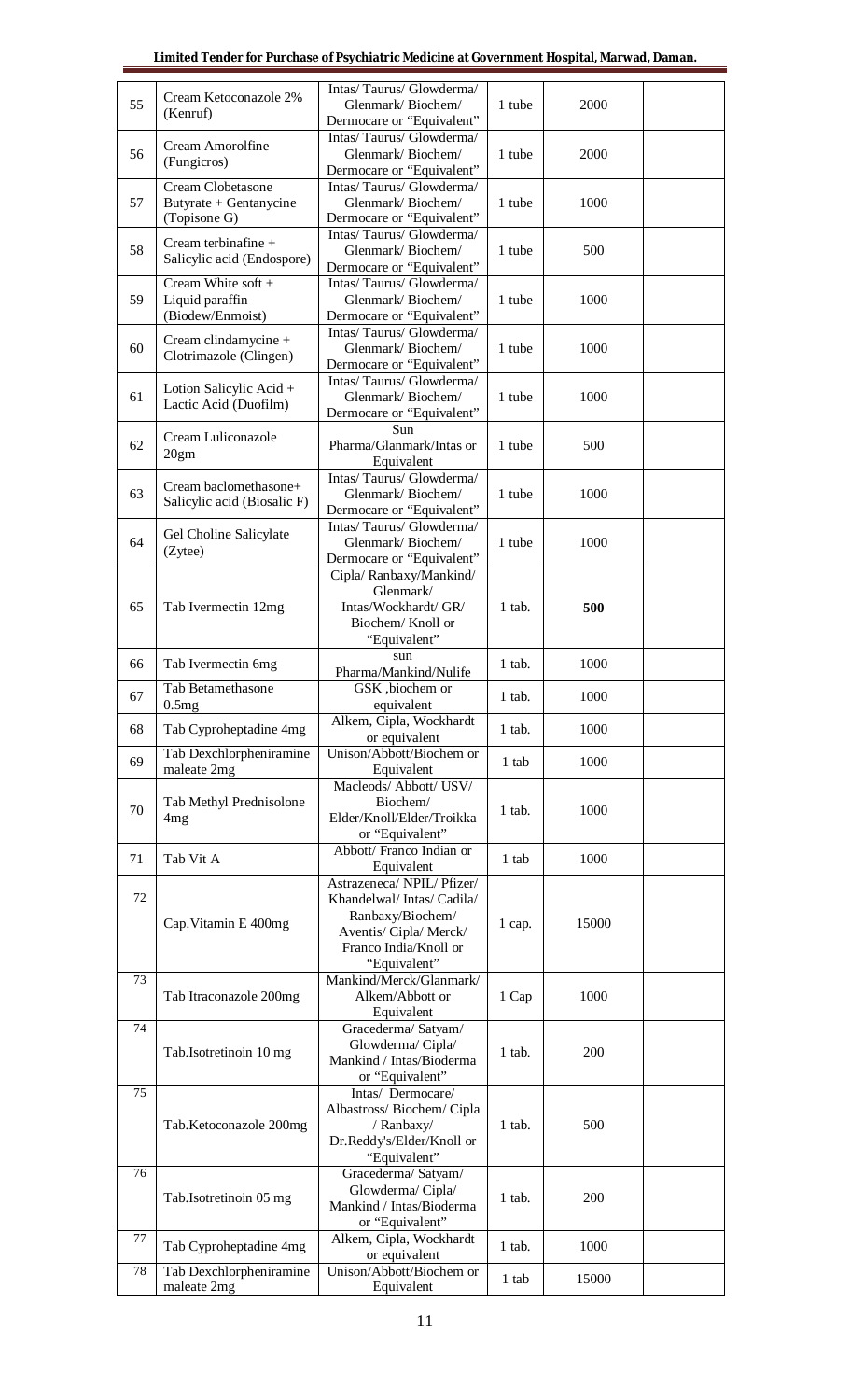**Limited Tender for Purchase of Psychiatric Medicine at Government Hospital, Marwad, Daman.**

| 79 | Biotin. Amino Acids.<br>Vitamin s. Minerals $\&$<br>Natural Extract Tablets | Nobil Laboratory, Cipla or<br>Equivalent | tab | 10000 |  |
|----|-----------------------------------------------------------------------------|------------------------------------------|-----|-------|--|
|----|-----------------------------------------------------------------------------|------------------------------------------|-----|-------|--|

Signature of Suppliers/Dealers with Rubber Stamp

*Sd/-*  **I/c. Medical Superintendent** Government Hospital, Daman "Tel.No.0260-2254965" Email ID : ghddmn@gmail.com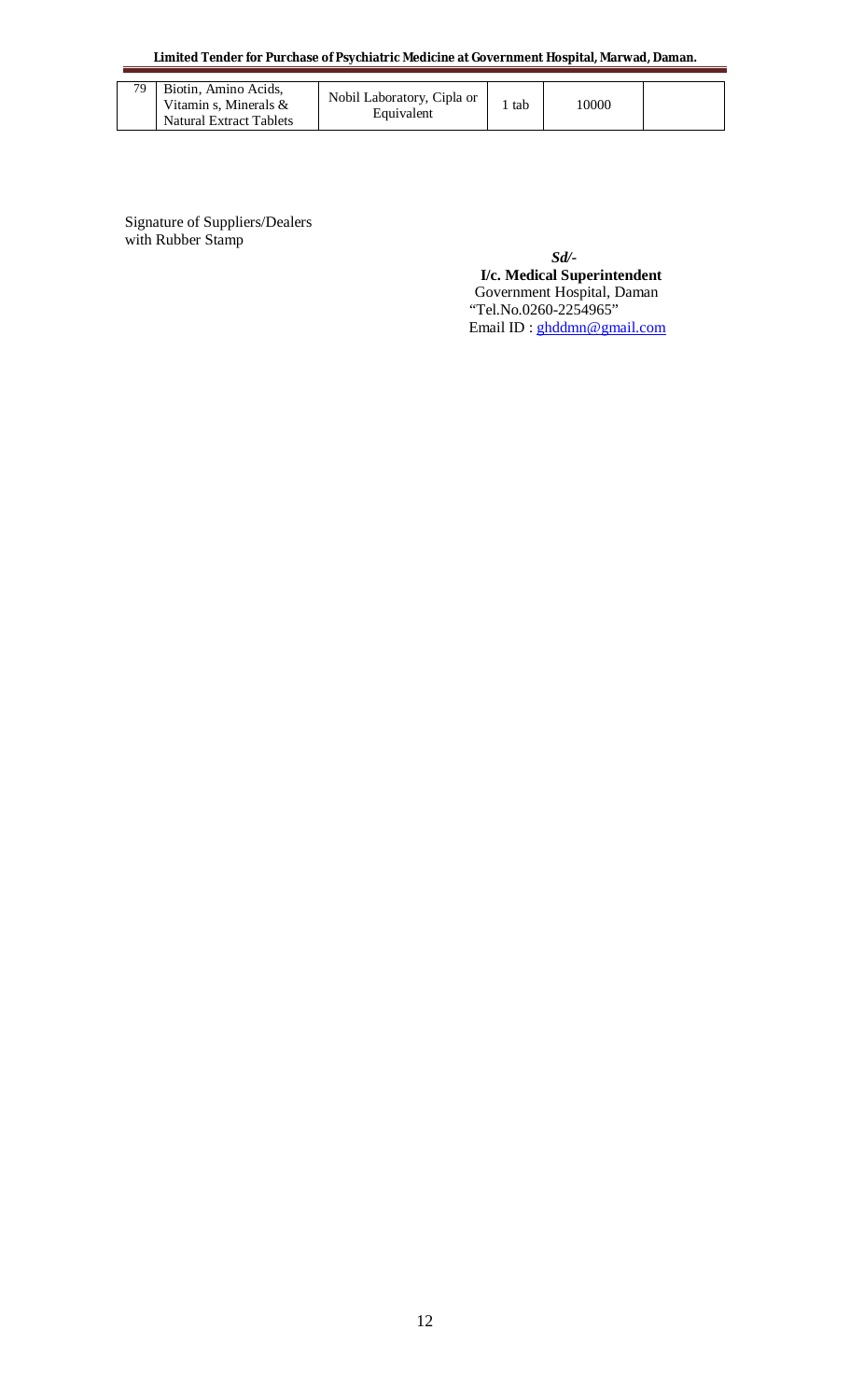## **Schedule of Price Schedules :**

## **Purchase of Dermatologist Medicines at Government Hospital, Daman.**

| Sr.<br>N <sub>0</sub> | <b>Particulars</b>                                                                                                 | <b>Required Mfg. Company</b>                                                                                      | Unit   | Qty. Reqd.<br>for Govt.<br>Hospital<br>Marwad<br>2018-19 | Rate/<br>Unit | <b>Remark</b> |
|-----------------------|--------------------------------------------------------------------------------------------------------------------|-------------------------------------------------------------------------------------------------------------------|--------|----------------------------------------------------------|---------------|---------------|
| $\mathbf{1}$          | Acyclovir cream 5%<br>$\ensuremath{\text{w}}\xspace/\ensuremath{\text{w}}\xspace$                                  | GR/ Cadila/ Ranbaxy/ Aventis or<br>"Equivalent"                                                                   | 1 tube | 500                                                      |               |               |
| $\overline{2}$        | Cream Framycetin<br>$0.5\%$ w/w (30gm)                                                                             | GR/ Cadila/ Ranbaxy/ Aventis or<br>"Equivalent"                                                                   | 1 tube | 5000                                                     |               |               |
| 3                     | Cream<br>Beclomethasone0.0<br>25%w/w+Dipropion<br>ate $1\%$ w/w +<br>Clotrimazole<br>$0.1\%$ w/w $(15 \text{ gm})$ | Cadila/Cipla/Biochem/<br>Dermocare or "Equivalent"                                                                | 1 tube | 5000                                                     |               |               |
| $\overline{4}$        | Cream<br>Beclomethasone<br>Dipropionate 15gm                                                                       | Intas/Taurus/Glowderma/<br>Glenmark/Biochem/Dermocare<br>or "Equivalent"                                          | 1 tube | 100                                                      |               |               |
| 5                     | Cream<br>Beclomethasone<br>$0.25% + Neomycin$<br>10gm                                                              | Reck Benckiser/ Bal Pharma/<br>Glowderma/Intas/Indswift/<br>Biochem/Dermocare or<br>"Equivalent"                  | 1 tube | 500                                                      |               |               |
| 6                     | Cream<br>Beclomethsone +<br>Salicylic Acid                                                                         | Dermocare/ H & H/ Glowderma/<br>Biochem/Renova or "Equivalent"                                                    | 1 tube | 200                                                      |               |               |
| $\overline{7}$        | Cream Benzyl<br>Peroxide 2.5%<br>20gm                                                                              | FDL/ Glaxo/ Cipla/ Dermocare/<br>Glowderma/ H & H/ Wallece or<br>"Equivalent"                                     | 1 tube | 10                                                       |               |               |
| 8                     | Cream<br>Betamethasone0.1%<br>$w/w + Fusidic Acid$<br>$0.20\%$ w/w $(10gm)$                                        | Dermocare/Renova/Biochem/<br>Glowderma or "Equivalent"                                                            | 1 tube | 200                                                      |               |               |
| 9                     | Cream<br>Betamethasone<br>Plain                                                                                    | Intas/ Cipla/ Glowderma/<br>Ranbaxy/ Renova/ Dermocare/ H<br>& H/ Glaxo/Biochem/Emcure<br>or "Equivalent"         | 1 tube | 100                                                      |               |               |
| 10                    | Cream Clobetasol<br>Propinate 15gm                                                                                 | Cipla/ Ranbaxy/ Dermocare/ H &<br>H / Biochem/ Renova or<br>"Equivalent"                                          | 1 tube | 5000                                                     |               |               |
| 11                    | Cream Clobetasole<br>propionate<br>$0.05\%$ w/w+<br>Salicylic Acid<br>3.0% w/w (15gm)                              | Glowderma/ H & H/ Ranbaxy/<br>Dermocare/Biochem/Mankind/<br>Renova/ Zee Laboratories/<br>Glenmark or "Equivalent" | 1 tube | 3000                                                     |               |               |
| 12                    | Cream Clotrimazole<br>$1\%$ w/w $(15gm)$                                                                           | Glenmark/Glowderma/Biochem/<br>Ranbaxy/ Alembic/Dermocare or<br>"Equivalent"                                      | 1 tube | 100                                                      |               |               |
| 13                    | Cream Fluocinolone<br>Acetonide 0.025%<br>15gm                                                                     | Glaxo/ Albatross/ Grasswell/<br>Balaji/ Alcon/ Renova/ Ranbaxy<br>or "Equivalent"                                 | 1 tube | 500                                                      |               |               |
| 14                    | Cream<br>Clindamycine                                                                                              | Intas/Taurus/Glowderma/<br>Glenmark/Biochem/Dermocare<br>or "Equivalent"                                          | 1 tube | 500                                                      |               |               |
| 15                    | Cream Fucidic Acid<br>15gm                                                                                         | Cadila/ Cipla/ Ranbaxy/ Cure &<br>Care/Biochem/Dermocare/<br>Ranbaxy or "Equivalent"                              | 1 tube | 2000                                                     |               |               |
| 16                    | Cream Gentamycin<br>15gm                                                                                           | Astrazeneca /Piramal HC/Neon/<br>Dermocare/Biochem or<br>"Equivalent"                                             | 1 tube | 100                                                      |               |               |
| 17                    | Cream Hydroquionone<br>$2\%$ + Tretinoin<br>$0.025%$ +<br>Mometasone                                               | Gracederma/Dermocare/<br>Satyam/ NPIL/ Ranbaxy or<br>"Equivalent"                                                 | 1 tube | 500                                                      |               |               |
| 18                    | <b>Cream Mometasone</b><br>5gm                                                                                     | Glenmark / Dermocare/ H & H/<br>Gracewell/ Ranbaxy/ Mankind/<br>Ethinext or "Equivalent"                          | 1 tube | 500                                                      |               |               |
| 19                    | Cream Permethrine<br>5% (30gm)                                                                                     | Cadila/Ranbaxy/Aventis/H &<br>H/ Dermocare/ Biochem or<br>"Equivalent"                                            | 1 tube | 300                                                      |               |               |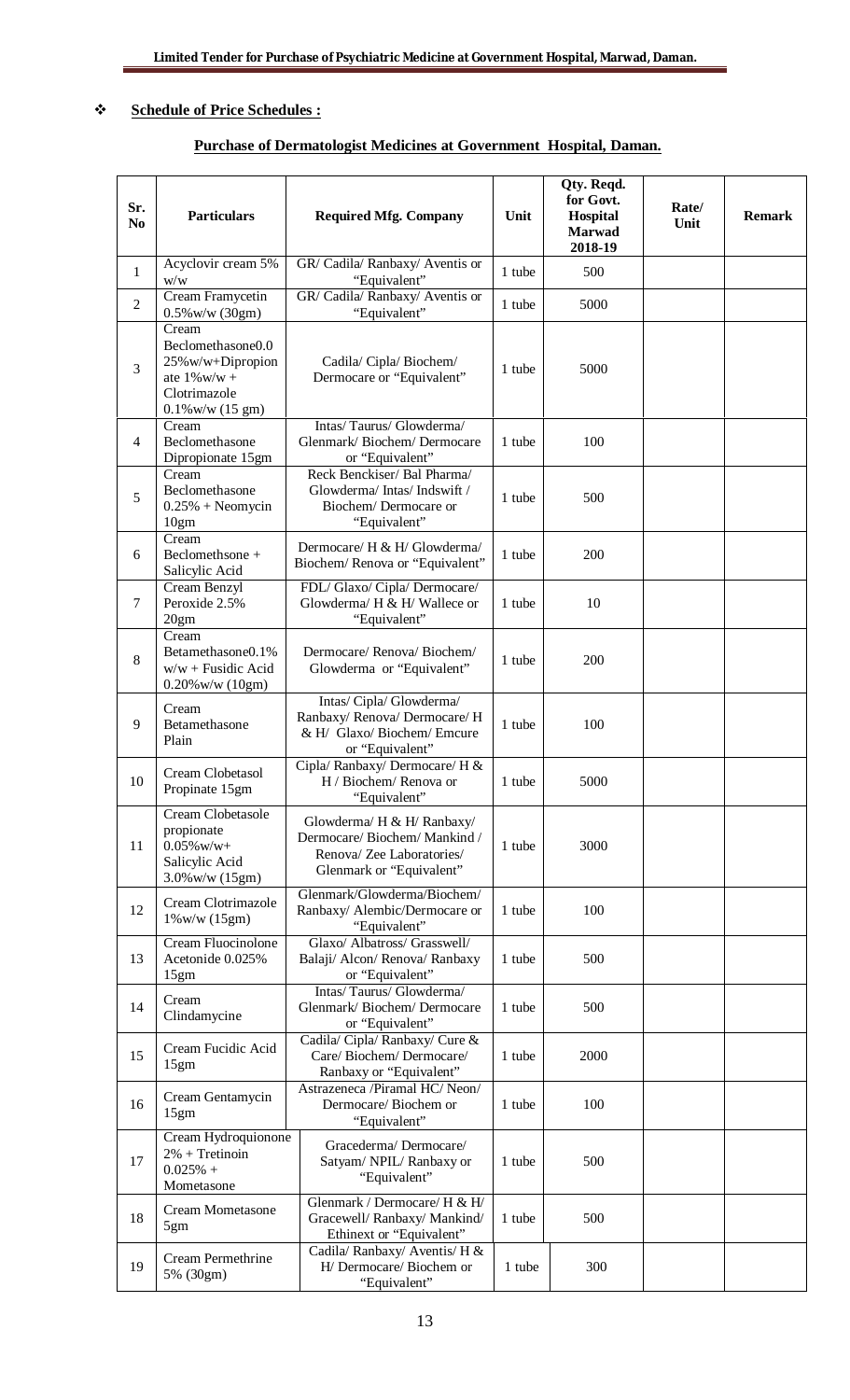| 20 | Cream Salicylic Acid<br>12%                                                               | Indswift/Solvey/Raptakos/<br>Biochem/Dermocare/                                                                                  | 1 tube                 | 100  |  |
|----|-------------------------------------------------------------------------------------------|----------------------------------------------------------------------------------------------------------------------------------|------------------------|------|--|
| 21 | Cream Silver<br>Sulphadiaze 240gm                                                         | Dr.Reddy or "Equivalent"<br>Indswift/Triokka/Crossland/<br>Cipla/ Intas/ Cadila/ Ranbaxy/                                        | 1 Jar                  | 300  |  |
| 22 | Cream Tacrolimus<br>$0.03\%$ (10gm)                                                       | Biochem or "Equivalent"<br>Zydus/Glaxo/Bioderma/Glowd<br>erma/Dermocare/Biochem/Ran                                              | 1<br>cream             | 500  |  |
| 23 | Cream Tacrolimus<br>$0.1\%$ (10gm)                                                        | baxy or "Equivalent"<br>Zydus/Glaxo/Bioderma/Glowd<br>erma/Dermocare/Biochem/Ran<br>baxy or "Equivalent"                         | 1<br>cream             | 500  |  |
| 24 | Cream Tretinoin<br>$0.025\%$ (20gm)                                                       | H & H/ Dermocare/ Fulford/<br>Dr.Reddy or "Equivalent"                                                                           | 1 tube                 | 500  |  |
| 25 | Cream Vt Care                                                                             | Bioderma/ H & H/ Dermocare/<br>Fulford/Dr.Reddy or<br>"Equivalent"                                                               | 1 tube                 | 50   |  |
| 26 | Cream White Soft +<br>Liquid Parafine                                                     | Dermocare/ Satyam/ Renova/<br>IPCA/ Albutross or<br>"Equivalent"                                                                 | 1 tube                 | 1000 |  |
| 27 | Gel Adapalene 0.1%<br>w/w(15gm)                                                           | Dermocare/ H & H/<br>Glowderma/ Gracewell or<br>"Equivalent"                                                                     | 1 tube                 | 100  |  |
| 28 | Gel Clindamycin<br>$1.00\%$ w/w +<br>Nicotinamide 4% w/w<br>(15gm)                        | Gracederma/Satyam/<br>Glowderma/Renova/<br>Bioderma/Intas/Cipla/<br>Allergan/ USV/<br>Unimerk/Dermocare or<br>"Equivalent"       | 1 tube                 | 150  |  |
| 29 | Gel Clotrimazole<br>Mouth Paint 15ml                                                      | Glenmark/Bayer/Cadila/<br>Alkem or "Equivalent"                                                                                  | 1<br>bottle            | 300  |  |
| 30 | Lignocaine Jelly 2%<br>30gm                                                               | Neon/ Samarth/Troikka/<br>Astrazeneca/Cadila/G.R/or<br>"Equivalent"                                                              | 1 tube                 | 100  |  |
| 31 | Triamcinolone<br>Acetonide 0.1%<br>Oromucosal Paste                                       | Glowderma/ Brokoan/ Renova/<br>Dermocare/NPIL or<br>"Equivalent"                                                                 | 1 tube                 | 500  |  |
| 32 | Inj.Triamcinolone<br>Acetonide 10mg/ml                                                    | Cadila/ NPIL/ Sarabhai/ Cipla/<br>Piramal Health Care or<br>"Equivalent"                                                         | 1 vial                 | 100  |  |
| 33 | Inj.Triamcinolone<br>Acetonide 40mg/ml                                                    | Cadila/ NPIL/ Sarabhai/ Cipla/<br>Primal Health Care/Biochem or<br>"Equivalent"                                                  | 1 vial                 | 100  |  |
| 34 | Lotion<br>Beclomethasone +<br>Salisylic Acid                                              | Dermocare/ H & H/ Ranbaxy/<br>Biochem/Renova/Glaxo or<br>"Equivalent"                                                            | 1<br>bottle            | 200  |  |
| 35 | Lotion<br>Beclomethasone<br>Dipropionate 0.025%<br>$w/v$ 30 $ml$<br>Lotion Calamine 8.0%  | Dermocare/Renova / H & H/<br>Mankind or "Equivalent"                                                                             | 1<br>bottle            | 1000 |  |
| 36 | $w/v +$ Aloe vera<br>$0.25\%$ w/v + Liquid<br>Parafine 10.0% w/v<br>(50ml)                | Dermocare/Renova / Satyam/<br>Glaxo/ Lifestar or "Equivalent"                                                                    | $\mathbf{1}$<br>bottle | 2500 |  |
| 37 | Lotion Calamine +<br>Diphenhydramine Hcl<br>50ml                                          | J&J/Win Medicare/Reck<br>Benckier/ Gujarat<br>Ph./Biochem/Intas or<br>"Equivalent"                                               | 1<br>bottle            | 5000 |  |
| 38 | <b>Lotion Gamabenzene</b><br>Hexachloride 1%w/v<br>(60ml)                                 | Dermocare/Mankind/<br>NPIL/Gujarat Pharma/GR or<br>"Equivalent"                                                                  | 1<br>bottle            | 3000 |  |
| 39 | Lotion Ketoconazole                                                                       | Albatross / Glowderma/<br>Biochem/Elder/<br>Dermocare/Intas/Cipla or<br>"Equivalent"                                             | 1<br>bottle            | 500  |  |
| 40 | Oint. Heparin Sodium<br>50 I.U.+ Benzyl<br>Nicotinate 2mg +<br>Sorbic Acid 1.97mg<br>20gm | Glowderma/Dermocare/Intas/<br>Ranbaxy/ GR or "Equivalent"                                                                        | 1 tube                 | 100  |  |
| 41 | Oint.Povidone Iodine<br>5% w/w (15 gm)                                                    | Piramal HC/Torrent/Cipla/<br>Biochem/ GR/ Knoll /Cadila/<br>Wochkardt Cipla/ Glenmark/<br>Biochem/Cadila/NPIL or<br>"Equivalent" | 1 tube                 | 2000 |  |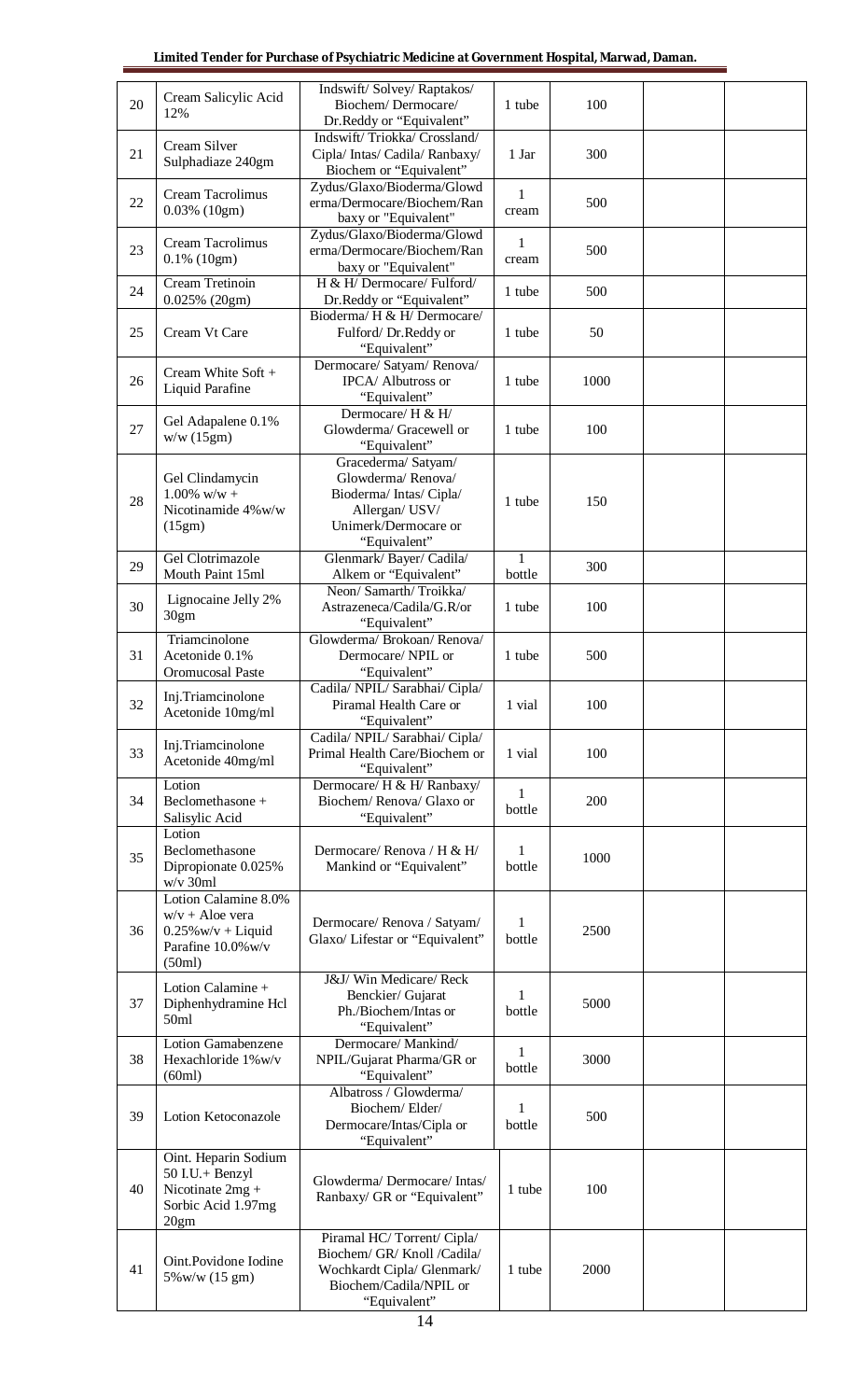| 42 | Oint.Silver<br>Sulphadiazine 1%w/w<br>20gm                                              | Systopic/ Crossland/ Dermocare/<br>Biochem/Ranbaxy or<br>"Equivalent"                                     | 1 tube | 300  |  |
|----|-----------------------------------------------------------------------------------------|-----------------------------------------------------------------------------------------------------------|--------|------|--|
| 43 | Powder Clotrimazole<br>75gm dusting powder                                              | Prince/Tarun/Heinz/Ranbaxy/<br>Dermocare/Cipla/<br>Biochem/Elder/Knoll or<br>"Equivalent"                 | 1 No.  | 10   |  |
| 44 | Powder Neomycin +<br>Polymyxin $+$<br>B<br>Sulfates + Bacitracin<br>Zinc 10gm           | Ranbaxy/Cadila/FDC/ Glaxo/<br>Unichem or "Equivalent"                                                     | 1 Pkt. | 100  |  |
| 45 | Powder Povidone<br>Iodine $5\%$ w/w (10gm)                                              | Glenmark/Ranbaxy/Zee<br>Laboratories/ Cross Land/ Cipla/<br>Elder/Biochem/Intas/Cadila or<br>"Equivalent" | 1 No.  | 500  |  |
| 46 | Lotion Serteconazole<br>(Onabet) 15ml                                                   | Intas/Taurus/Glowderma/<br>Glenmark/Biochem/Dermocare<br>or "Equivalent"                                  | 1 tube | 500  |  |
| 47 | Cream Clobetasone<br>0.05% w/w+Gentamyci<br>$n 0.1\%$ w/w+<br>Miconazole 2% w/w<br>10gm | Cadila/Cipla/Triokka/Intas/GR<br>Cipla/Glenmark/Biochem/Cadila<br>/NPIL or "Equivalent"                   | 1 tube | 600  |  |
| 48 | Gel Clindamycin +<br>Adapalene 0.1% w/w,<br>10gm                                        | Cadila/Cipla/Triokka/Intas/GR<br>Cipla/Glenmark/Biochem/Cadila<br>/NPIL or "Equivalent"                   | 1 tube | 100  |  |
| 49 | <b>Gel Salicylate</b><br>9.0%+Benzalkonium<br>Chloride 0.02% 10ml                       | Cadila/Cipla/Triokka/Intas/GR<br>Cipla/Glenmark/Biochem/Cadila<br>/NPIL or "Equivalent"                   | 1 tube | 300  |  |
| 50 | Cream Clobetasol<br>Propionate+Neomycin<br>e+Miconazole 10gm                            | Abbott/Macloeds/GSK or<br>Equivalent                                                                      | 1 tube | 5000 |  |
| 51 | Oint Mupirocine<br>$2.0\%$ w/w $(5gm)$                                                  | GSK/Cipla or Equivalent                                                                                   | 1 tube | 1000 |  |
| 52 | Oint. Beclomethasone<br>+ Iodochloroquinoline<br>$+$ Neomycine $+$<br>Tolnaftate (5gm)  | Fulford/Indoco or Equivalent                                                                              | 1 tube | 2000 |  |
| 53 | Cream Glycolic Acid<br>+ Lactic Acid (Xylite)                                           | Intas/Taurus/Glowderma/<br>Glenmark/Biochem/Dermocare<br>or "Equivalent"                                  | 1 tube | 100  |  |
| 54 | Cream Terbinafine<br>HCl (Terbinec)                                                     | Intas/Taurus/Glowderma/<br>Glenmark/Biochem/Dermocare<br>or "Equivalent"                                  | 1 tube | 2000 |  |
| 55 | Cream Ketoconazole<br>2% (Kenruf)                                                       | Intas/Taurus/Glowderma/<br>Glenmark/Biochem/Dermocare<br>or "Equivalent"                                  | 1 tube | 2000 |  |
| 56 | Cream Amorolfine<br>(Fungicros)                                                         | Intas/Taurus/Glowderma/<br>Glenmark/Biochem/Dermocare<br>or "Equivalent"                                  | 1 tube | 2000 |  |
| 57 | Cream Clobetasone<br>Butyrate $+$<br>Gentanycine<br>(Topisone G)                        | Intas/Taurus/Glowderma/<br>Glenmark/Biochem/Dermocare<br>or "Equivalent"                                  | 1 tube | 1000 |  |
| 58 | Cream terbinafine +<br>Salicylic acid<br>(Endospore)                                    | Intas/Taurus/Glowderma/<br>Glenmark/Biochem/Dermocare<br>or "Equivalent"                                  | 1 tube | 500  |  |
| 59 | Cream White soft +<br>Liquid paraffin<br>(Biodew/Enmoist)                               | Intas/Taurus/Glowderma/<br>Glenmark/Biochem/Dermocare<br>or "Equivalent"                                  | 1 tube | 1000 |  |
| 60 | Cream clindamycine +<br>Clotrimazole<br>(Clingen)                                       | Intas/Taurus/Glowderma/<br>Glenmark/Biochem/Dermocare<br>or "Equivalent"                                  | 1 tube | 1000 |  |
| 61 | Lotion Salicylic Acid<br>+ Lactic Acid<br>(Duofilm)                                     | Intas/Taurus/Glowderma/<br>Glenmark/Biochem/Dermocare<br>or "Equivalent"                                  | 1 tube | 1000 |  |
| 62 | Cream Luliconazole<br>20gm                                                              | Sun Pharma/Glanmark/Intas or<br>Equivalent                                                                | 1 tube | 500  |  |
| 63 | Cream<br>baclomethasone+<br>Salicylic acid<br>(Biosalic F)                              | Intas/Taurus/Glowderma/<br>Glenmark/Biochem/Dermocare<br>or "Equivalent"                                  | 1 tube | 1000 |  |
| 64 | Gel Choline Salicylate<br>(Zytee)                                                       | Intas/Taurus/Glowderma/<br>Glenmark/Biochem/Dermocare<br>or "Equivalent"                                  | 1 tube | 1000 |  |